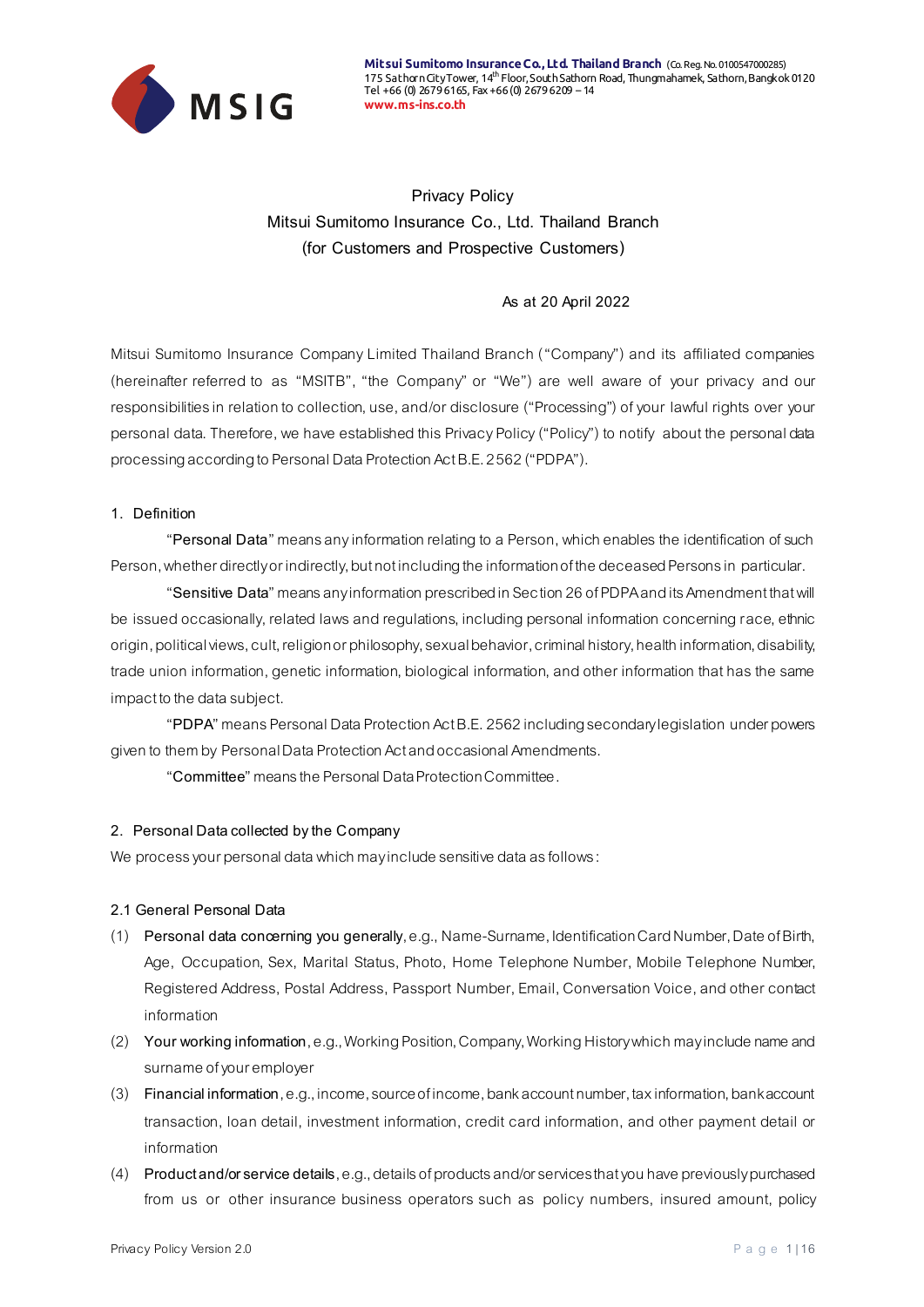

amendments/transactions, payment method, premium payment history or borrowing history, beneficiary, claim, including other rights exercised under the policy, products, or other services of us or other insurers.

- (5) **Legal status**, e.g.,money laundering status, status on terrorist financing, bankruptcy, status according to Foreign Account Tax Compliance Act: FATCA.
- (6) **Technical data and personal activities/preferences** when you access our website, application and may include third-party social media platforms, e.g., customer's unique identity used on social media platforms, IP address, cookies, browser's type and version, time zone setting, browser's plug-in type, operation system and platform, User Profile, tools information including mobile tools, wireless network, general network.

### **2.2 Sensitive Personal Data**

It is necessary for the Company to collect Sensitive Personal Data, e.g. medical record for the purchase and use of our product, that is, such data is required for underwriting as well as services and claim payment, or relating legal proceeding..

The above personal data is necessary for engaging with the Company and/or for compliance with laws. If you do not provide such personal data required for the Company's operation, the Company may not be able to consider engaging into a contract with you or provide you full services. You may not be able to use the Company's service properly and may impact any compliance with laws that the Company or you must comply with.

If you provide any third party's personal data to the Company, you must comply with PDPA, whether to notify this Policyto the third party on behalf of the Company or request for the consent (if required), so that the Company can operate according to the objectives stated in this Policyand the Office of Insurance Commission (OIC)'s Privacy Policy.

### **3. When do we collect your personal data**

We may collect your data by means of the below.

- (1) When you present your intention to purchase or use any type of insurance and/or when youaccess or use our website or application and/or other online services via mobile phones, or other of our services (**'Product'** or **'Service'**).
- (2) When you send documents or Application Form to purchase or use, or when you provide information while considering whether to purchase or use our products or services.
- (3) When you communicate with us, whether in writing or verbally, regardless of whether any party initiates the contact first.
- (4) When you send a request to change or revise the product you purchased or the service you used, or other request concerning the product you purchased or the service you used, including sending form and document concerning services that relate to our product.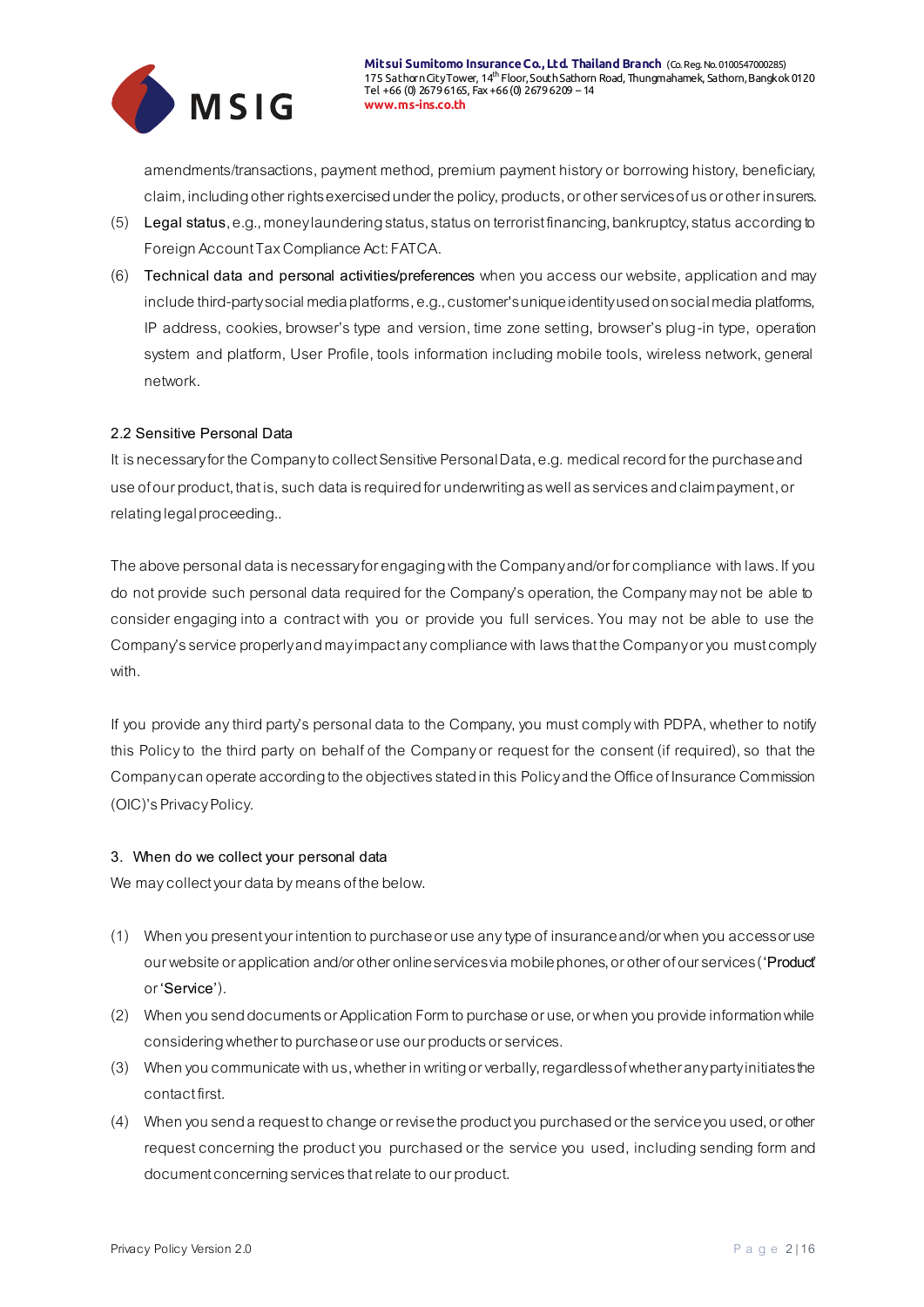

- (5) When you contact a personnel, customer service staff, sale staff, insurance broker/intermediary, contractor, business partner, service provider, attorney, representative or any other person, or any institution concerning the Company (collectivelyreferred to as '**employees and partners**') via website, application, online media, phone, email, direct meeting, interview, SMS, fax, post,or any other means.
- (6) When we were introduced to you or when we collect personal data from our employees and partners.
- (7) When you send your personal data to us to participate in any activities held by or in our name and/or our employees and partners.
- (8) When we receive personal data from any third party concerning you, including butnot limited to publicly available information, personal data sources, or commercial data sources, website, online social media sources, data providers, medical information sources, public health service facilities, hospitals, doctors, other public health practitioners, other insurance business operators, associations or business unions that are associated with the products you purchased or the services you used, application forms for the products you purchased or the services you used, insurance products you purchased, complaints concerning the products you purchasedand/or the services you used ("**third-party data sources**").
- (9) When we receive personal data from any third party concerning you for the purpose of legally compliance and other supervisory purposes including other legal purposes, e.g., the Company may receive your personal data from the Office of Insurance Commission (OIC).

When you provide any third party's personal data to us (which includes but not limited to insured person, family members, payer according to the policy, or beneficiary), you warrant and represent the accuracy of such personal data as well as fully notifying such person of the detail of this Policy.

### **4. Purpose of your personal data processing**

We will process your personal data according to the below purposes, as well as to collect, use, and/or disclose to the OIC, for the purpose of supervising and promoting insurance business according to the law on Office of Insurance Commission, and Non-life Insurance following OIC's Privacy Policy which you can refer from the OIC's website here[; https://www.oic.or.th/sites/default/files/privacy\\_policy.pdf](https://www.oic.or.th/sites/default/files/privacy_policy.pdf).

### (1) **To proceed for insurance contract engagement and the execution of the contract**, which is

- (a) To offer, sell, provide, manage, operate, comply with the procedures and process for our products and/or services to you
- (b) To comply with the operation procedure, manage, complete our services and products, introduce appropriate products and services to you, comply with the process concerning insurance application for the product, process concerning the product you purchased, premium collection and credit collection, investigate, analyze, process and void policies, and claim payment/ benefit payment according to your policy, renew, endorse and cancel your policy, insurance premium refund as well as other exercise of right under your policy, including subrogation and inherited rights (if any).
- (2) **To operate about insurance business**, including new product design and/or service or existing product and/or service adjustment, process for reinsurance of our product and/or service for you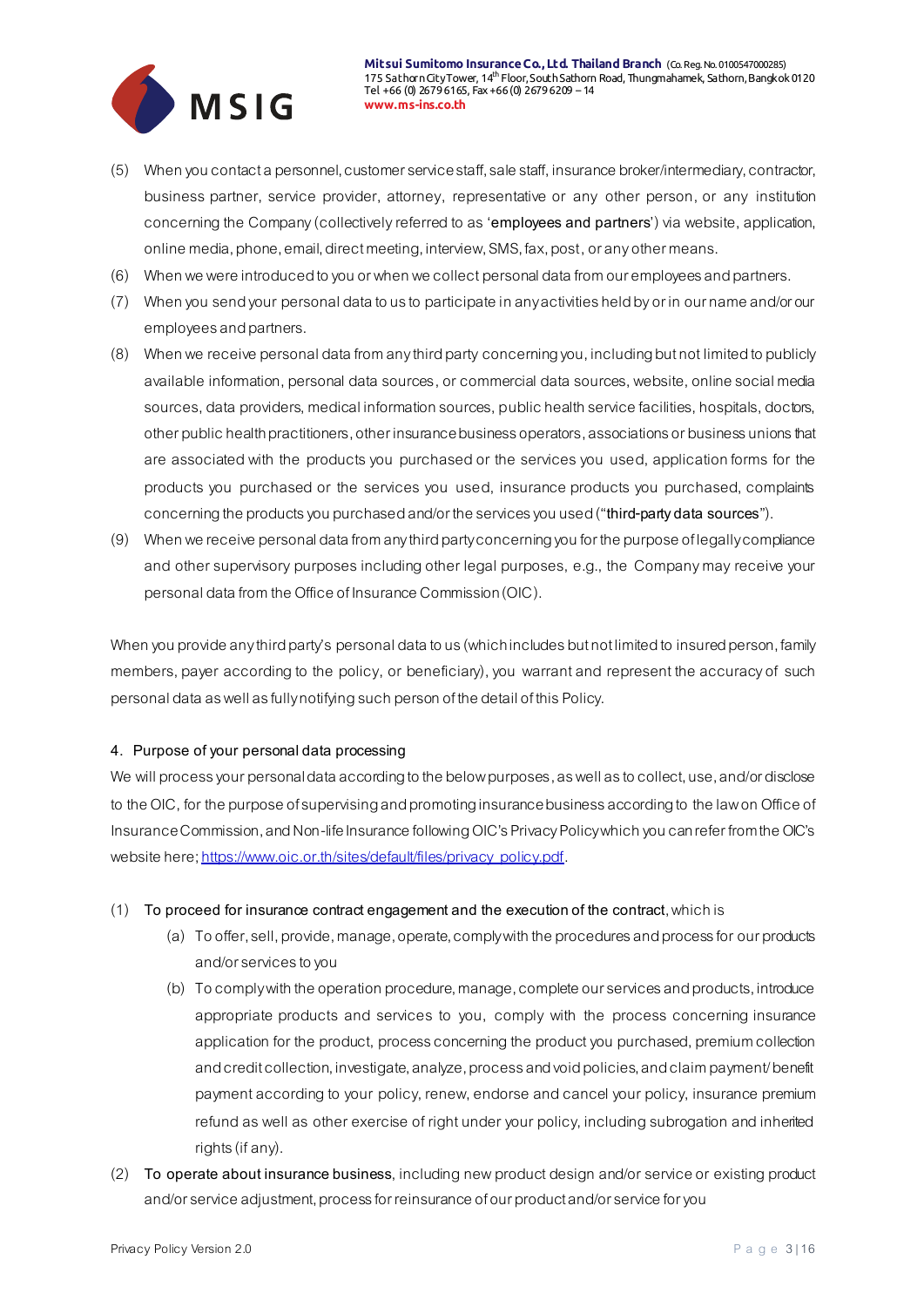

- (3) **To communicate with you**, including communicating about process and other information concerning products or any accounts you may have with us, technical support concerning our website and application, or other communication on changes that may happen to this Policyin the future
- (4) **To analyze and create statistics**, including market research, advanced data analysis and statistic-based research or actuary, claim/loss data's analysis and research, financial reporting or analysis by the Company, Group company, its employees and partners, or regulatory bodiesconcerned
- (5) **To prevent fraud**, including investigation or prevention of actions concerning fraud, concealing facts and other actions whether they are actual misconducts or suspicious misconducts, especially for the purpose of communicating with other companies in financial and insurance businesses, as well as other regulatory bodiesconcerned
- (6) **To restructure the Company**, which is for the purpose of organization restructure and business transaction, including purchase or sale of any section of the Company's business (if any)
- (7) **To open the electronic communication channels**, e.g., for you to be able to access the website, application, or online social medial platform or other specific services, which we may process your website, application, or online social media platform's behavior to analyze your usage of website, application, or online social media platform and understand your preference to customize the website, application, or online social media platformin order to respond appropriately to you in particular, to evaluate or process and improve those website, application, or online social media platform or product and/or services, problem solutions, related product and/or service introduction and manage advertisements on website, application,and other channels based on target group
- (8) **To comply with lawsand the Company's policies**, including
	- (a) To comply with lawsand the audit of our business, whether it is internal audit or external audit
	- (b) To comply with the requirements of applicable laws, regulations, agreements, or policies prescribed by the government regulator, law enforcement agencies, government offices, arbitrators,or other offices in charge of insurance supervisory, whichever maybe
	- (c) To fulfill the purpose of law enforcement, or to support, cooperate, investigate by us or in our name, by the police officer, government office, or other supervisory office nationally and to obligatorily report, and other requirements prescribed by law or as agreed with government offices or other regulatory office nationally or any administrative district, or lawfully act according to the order of government officer and officers, and
	- (d) To comply with our internal policy's requirement
- (9) **To manage the information**, including to fulfill the operational requirements, store, backup,or destroy the personal data
- (10) **To develop our products and services**, including inspecting and improving quality, as well as training, when there is a communication record between us
- (11) **To promote the sale**, including giving the product information and/or services to you as appropriate, including but not limited to giving advices and information on insurance, products and/or services promoting activities, e.g. reward programs, CSR activities, non-profit activities, marketing activities, events, and other activities (if any) upon your participation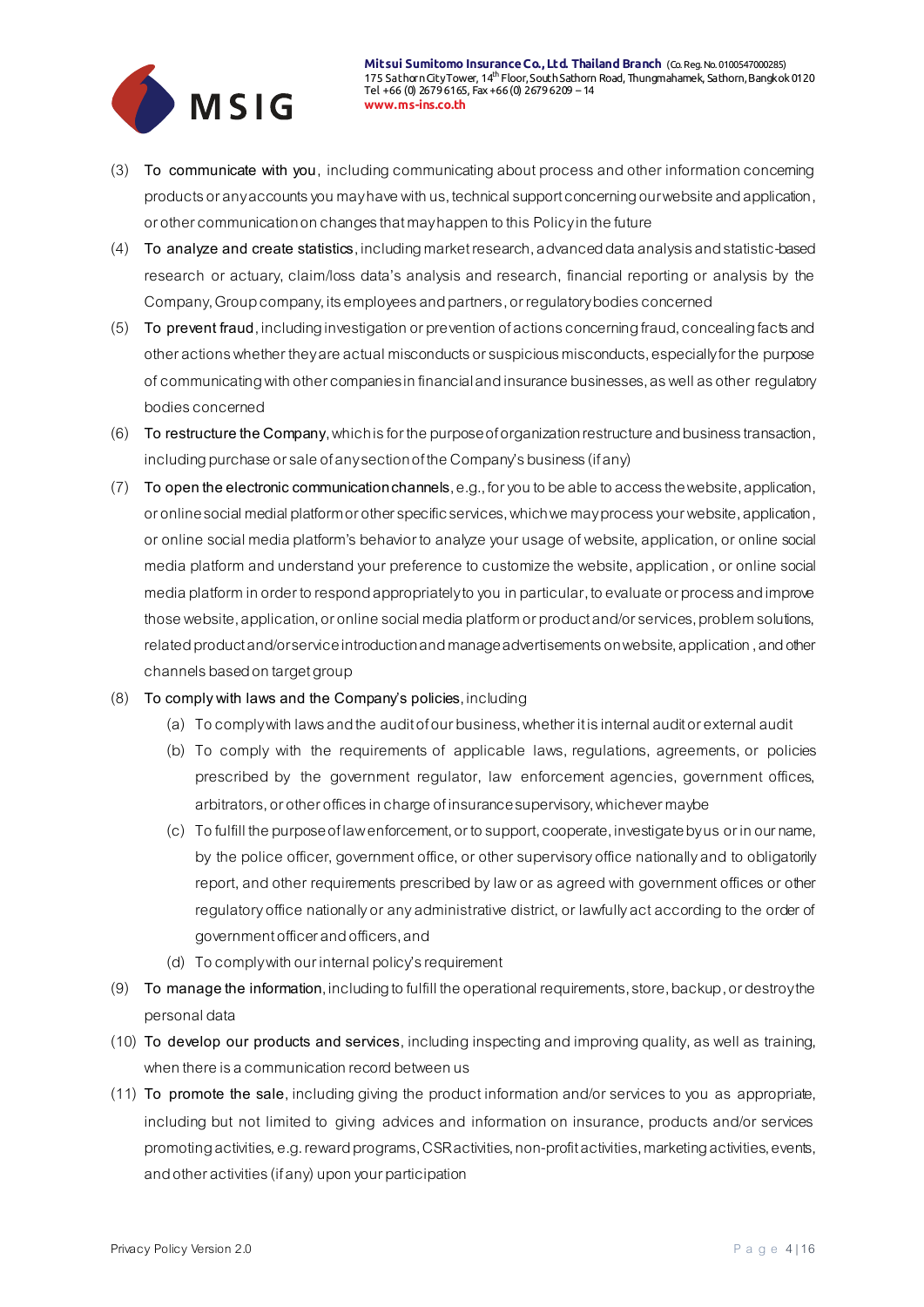

(12) **Others**, namely any other necessary procedure concerning the above objectives,except the applicable lawsand regulations, including PDPA prescribe otherwise. We will notify and request your consent if we would like to use your personal data for other objectives asidefrom what have been identified in this Policy, or out of the objectives directly concern with the Privacy Policy.

In case the Company processes your personal data based on your consent, you are entitled to withdraw the consent at any time. Nevertheless, this withdrawal of consent will not affect any personal data processing activities conducted earlier before the consent withdrawal.

### **5. Who may receive your personal data from the Company**

In order to process according to the objectives above, we may disclose your personal data to other personas stated below, which we act as necessary to protect your personal data in accordance with PDPA.

- (1) Persons who are the company's partners, alliances or third party who relate to the insurance product offered to you or the product that you may be interested in, e.g., reinsurance companies, investment management companies, banks, financial institutions, credit rating agencies.
- (2) Insured, policy holders in case of group insurance, premium payers, beneficiaries, statutory heirs, stakeholders, disputing parties, third parties, injured parties, attorneys, witnesses, creditors or debtors of the Company, any other person who has a relationship or transaction or contact with the Company, etc.
- (3) Persons who invite, persuade, indicate, facilitate, offer sale, sell, distribute,or provide services relating to the product and/or services offered by the Company or group companies to you, who are insurance brokers, personnel of corporate insurance brokers.
- (4) Employees and partners whoever provide services on administration or personal data processing service, including business process service, payment service, debt collection, or telecommunication services, IT services, Cloud services, employee recruitment service, call center service, storage and document management service, data maintenance service, document scanning service, postal service, printing service, parcel delivery service by the delivery staff, data analysis service, marketing service, research service, emergency management service, legal service, or other services that concerns the Company's operation, or arrangement for implementation of management, procedures, standard operation or handling of various products or services for you.
- (5) Pre-insurance service operator, e.g., risksurveyors.
- (6) Service operatorsconcerning claims, e.g.,accident surveyors, car services, garages, hospitals, medical facilities, clinics, Medical Council, Rescue Center, Road Accident Victim Protection, CCTV Camera Management Center, Claims management service providers, etc.
- (7) Other insurance business operators, including foreign insurance company's branches located in Thailand
- (8) Associations or unions in insurance industry
- (9) Law enforcement agencies, all committees established by law, government or regulatory offices, arbitrator offices, or other persons in the country that the Company or group companies must disclose the information to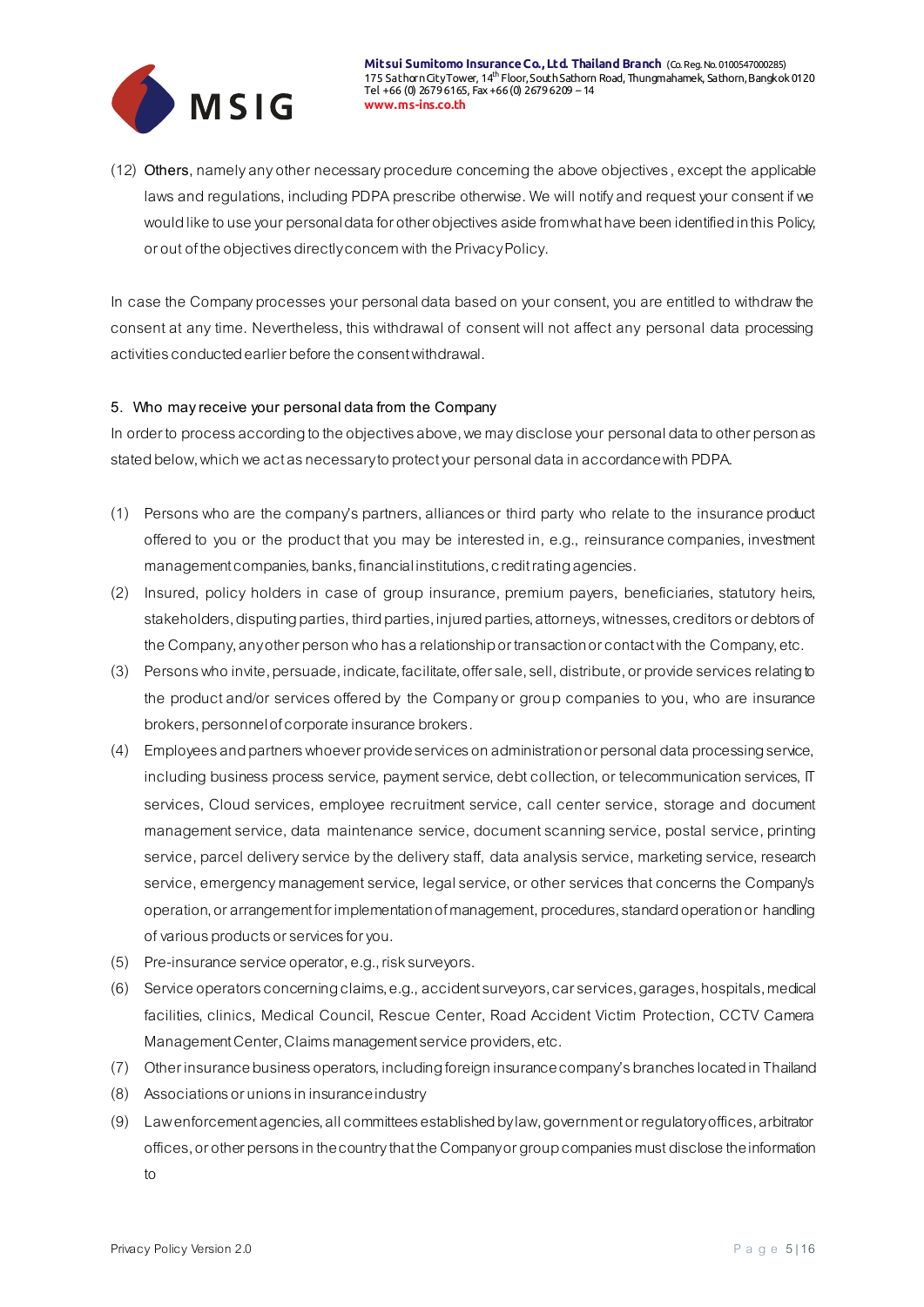

- (a) in accordance with the legal duties and/or the duty to comply with the regulations in Thailand and may include governmental entities in the country in which the group companyis located; or
- (b) in accordance with an agreement or intra-group policyand the Regulatory offices or other related parties
- (10) Any companies in the group company
- (11) The Company's advisors whose professions are, e.g., lawyers, medical staff, auditors,or consultants
- (12) Any personsor organizationsyou giveconsent to disclose your personal data to
- (13) Participants in transaction or those engaging to a transaction with the Company where your personal data may be a part of the purchase or sale or part of purchase offering or sale offering by the Company (if any)
- (14) Any personsor organizationswho are authorized by applicable law

### **6. International Data Transfer**

Your personal data may be transferred, retained, processed by the Company or transferred to any person or organization detailed above, which may be located or provide service in Thailand or outside Thailand. Anyhow, your personal data is transferred under the conditions of Personal Data Protection as prescribed by PDPA. In case of intra-group personal data transfer, we will comply with the law on Personal Data Protection and/or Privacy Policywithin the group company (if applicable) with the same and/or higher standard.

### **7. Personal Data Retention**

We will retain your personal data for the period as necessary in order to achieve the objectives to process your personal data stated above. Nevertheless, the Company will retain your personal data no longer than ten (10) years after the end of relationship or your last contact to us. The Company may retain your personal data longer that the time period if allowed by Law. And we will take appropriate steps to delete, destroy, or make your personal data unidentifiable or inaccessible as necessary according to the above retention period.

### **8. Your rights to your personal data**

You have the rights to your personal data below.

- (1) Withdraw or request to change the scope of your consent given to us
- (2) Check if we maintain your personal data, including rights to access or request for copy of such data and/or access to how we process your personal data
- (3) Request us to correct your personal data
- (4) Request us to delete or destroy your personal data in some situations
- (5) Request us to restrict the processing ofyour personal data in some situations
- (6) Request us to transfer your personal data in some situations
- (7) Request us to temporarilystop or object the processing your personal data in some situations

The Company reserves the right not to process your request as appropriate and as allowed by applicable law.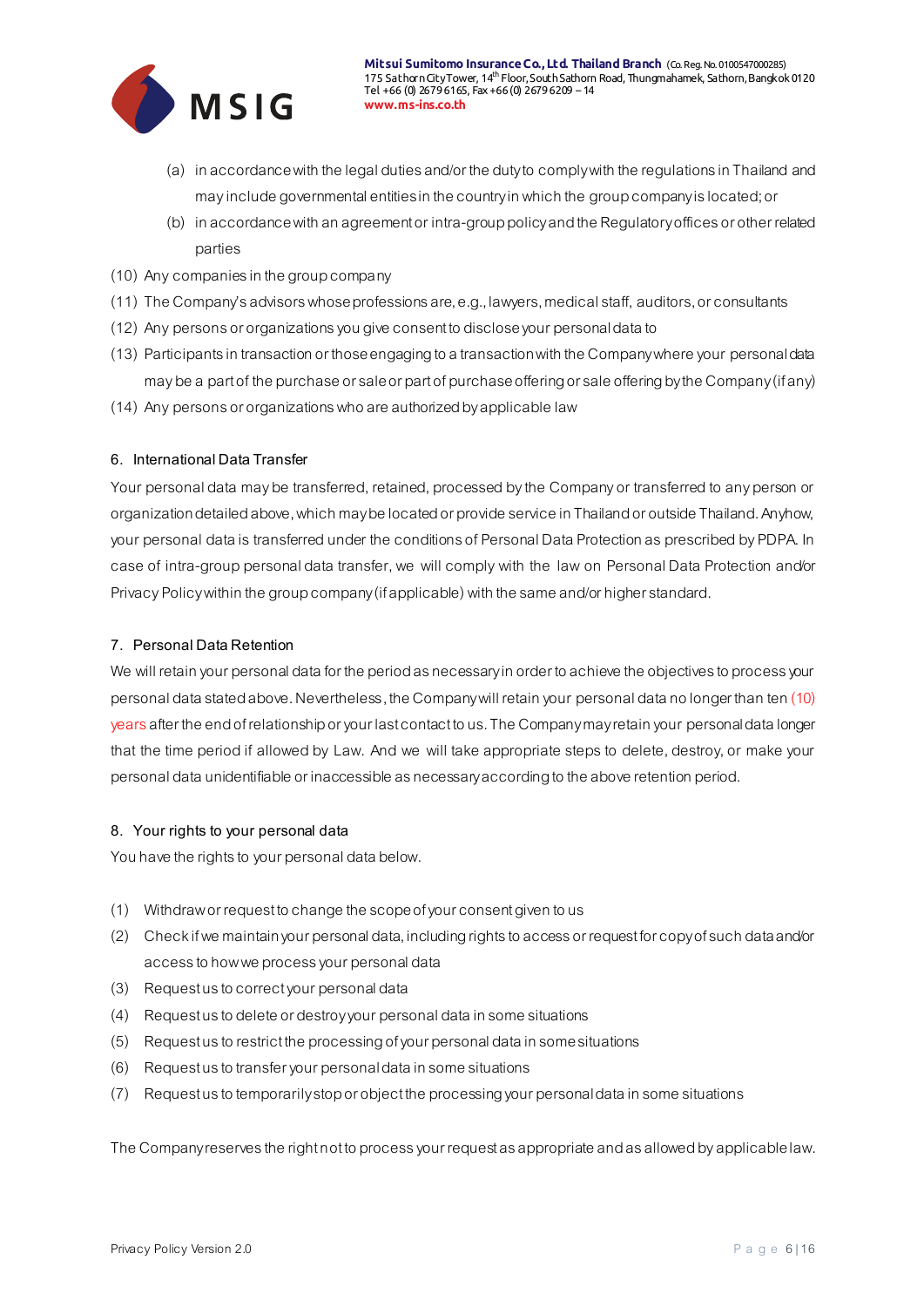

In addition to your rights above, you have the right to raise your complaint on the Company's processing of personal data to the Committee according to the procedure prescribed by PDPA to the extent permitted bythe applicable law and regulations. The Company has the right to collect appropriate fee to process the request to exercise the right above.

### **9. Amendment of this Policy**

The Company reserves the right to edit, add, change, revise, or modify this Policy, to the extent permitted by law. If it is a material change to this Policy, the company will notify you of that amendment, change, update, or modification.

### **10. Applicable Language**

The Company's Privacy Policy is established in which Thai is the primary language of interpretation for legal purposes and any operations, including but not limited to any dispute arising out of or in connection with the Policy. Where the Company's Privacy Policy is provided in or translated into a language other than Thai, in the event of any conflict, inconsistency, or discrepancy in interpretation between the different versions, the Thai version shall prevail, unless otherwise expressly provided, and any other language versions are for reference purposes only.

### **11.Contact Channel**

If you have any inquiries about any of the content of this Policy, or would like to require more information on the Company's practices regarding the protection of your personal data, or would like to exercise your personal data rights; please contact us at

| Company Name:    | Mitsui Sumitomo Insurance Co., Ltd. Thailand Branch                                      |
|------------------|------------------------------------------------------------------------------------------|
| Address:         | 175 Sathorn City Tower 14 <sup>th</sup> Floor, South Sathorn Road, Thungmahamek, Sathom, |
|                  | Bangkok 10120, Thailand                                                                  |
| Contact Channel: | +66 (0) 2679 6165                                                                        |
|                  | Monday-Friday 08:30 - 17:00 hrs.                                                         |
| Email:           | info@ms-ins.co.th                                                                        |

### **Data Protection Officer**

| Company Name:    | Mitsui Sumitomo Insurance Co., Ltd. Thailand Branch                          |
|------------------|------------------------------------------------------------------------------|
| Address:         | 175 Sathorn City Tower 14th Floor, South Sathorn Road, Thungmahamek, Sathom, |
|                  | Bangkok 10120, Thailand                                                      |
| Contact Channel: | $+66(0)$ 2679 6165, $+66(0)$ 61-417-7471                                     |
|                  | Monday-Friday 08:30 - 17:00 hrs.                                             |
| Email:           | dpo@ms-ins.co.th                                                             |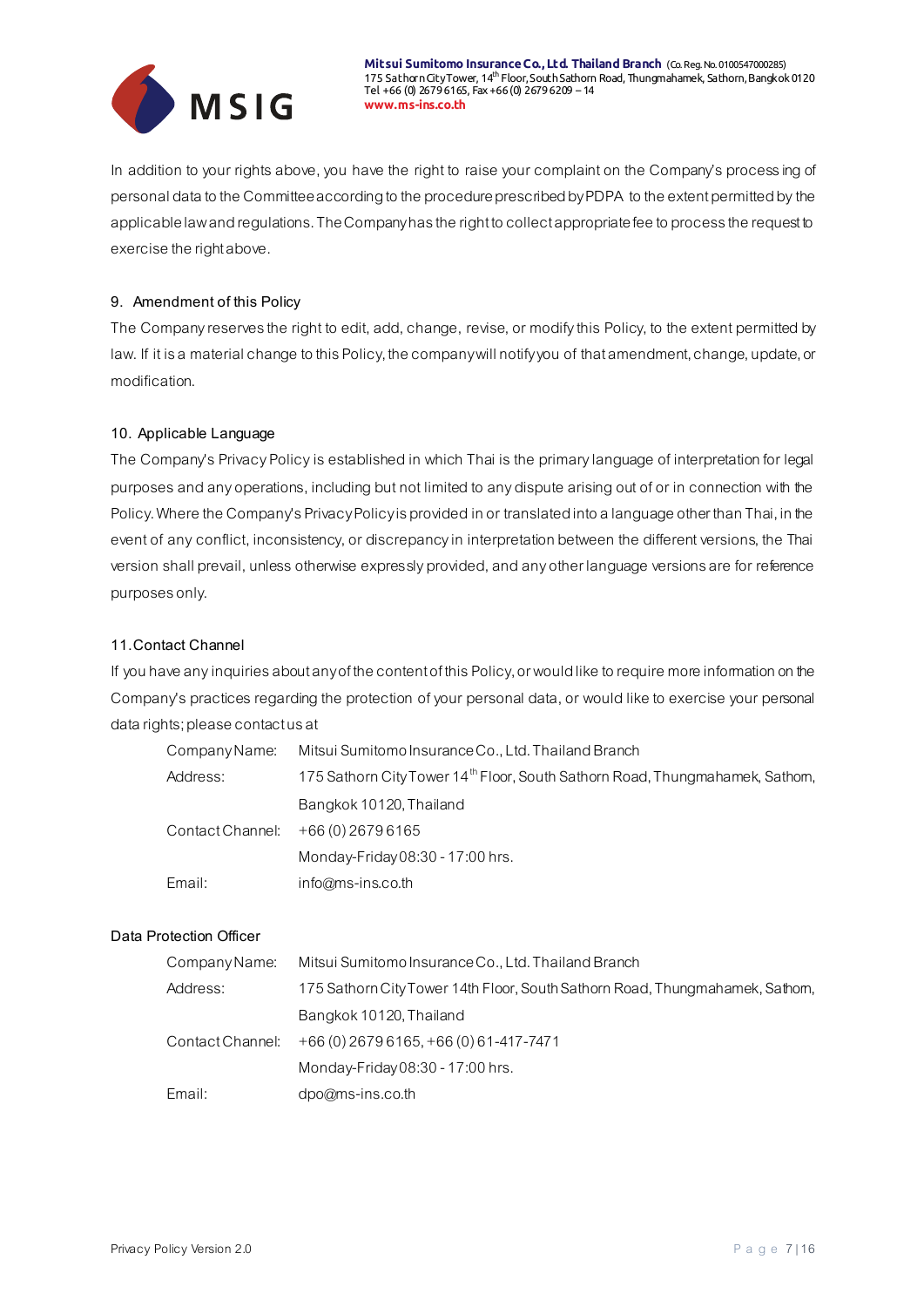

# นโยบายคุ้มครองข้อมูลส่วนบุคคล บริษัท มิตซุย สุมิโตโม อินชัวรันซ์ จำกัด สาขาประเทศไทย **(ส าหรับลูกค้าและผู้มุ่งหวัง)**

# **ณ วันที่20 เมษายน พ.ศ. 2565**

บริษัท มิตซุย สุมิโตโม อินชัวรันซ์ จ ำกัด สำขำประเทศไทย **("บริษัท")** และกลุ่มบริษัท (เรียกรวมกันว่ำ **"เรา" "พวกเรา" "ของเรา"**) ตระหนักดีถึงสิทธิในควำมเป็นส่วนตัวและควำมรับผิดชอบของเรำ เกี่ยวกับกำรเก็บรวบรวม กำรใช้ ี และ/หรือ การเปิดเผย (**"การประมวลผล**") ตลอดจนถึงสิทธิตามกฎหมายที่เกี่ยวกับข้อมูลส่วนบุคคลของท่าน จึงได้จัดทำ นโยบำยคุ้มครองข้อมูลส่วนบุคคลฉบับนี ้(**"นโยบายฉบับนี้"**) เพื่อแจ้งรำยละเอียดเกี่ยวกับกำรประมวลผลข้อมู ลส่วน บุคคลตำมพระรำชบัญญัติคุ้มครองข้อมูลส่วนบุคคล พ.ศ. 2562(**พ.ร.บ. คุ้มครองข้อมูลส่วนบุคคล**)

### **1. บทนิยาม**

"**ข้อมูลส่วนบุคคล**" หมายถึง ข้อมูลเกี่ยวกับบุคคลซึ่งทำให้สามารถระบุตัวบุคคลนั้นได้ ไม่ว่าทางตรงหรือ ทำงอ้อม แต่ไม่รวมถึงข้อมูลของผู้ถึงแก่กรรมโดยเฉพำะ

้ **ข้อมูลส่วนบุคคลที่มีความอ่อนไหว**" หมายถึง ข้อมูลตามที่กำหนดไว้ใน มาตรา 26 พ.ร.บ. คุ้มครองข้อมูล ส่วนบุคคล และฉบับปรับปรุงแก้ไขตำมที่จะมีกำรแก้ไขเป็นครำว ๆ กฎหมำยและกฎระเบียบที่ใช้บังคับอื่น รวมถึงข้อมูล ้ ส่วนบุคคลเกี่ยวกับเชื้อชาติ เผ่าพันธุ์ ความคิดเห็นทางการเมือง ความเชื่อในลัทธิ ศาสนาหรือปรัชญา พฤติกรรมทางเพศ ประวัติอำชญำกรรม ข้อมูลสุขภำพ ควำมพิกำร ข้อมูลสหภำพแรงงำน ข้อมูลพันธุกรรม ข้อมูลชีวภำพ หรือข้อมูลอื่นใดซึ่ง กระทบต่อเจ้าของข้อมูลส่วนบุคคลในทำนองเดียวกัน

"**พ.ร.บ. คุ้มครองข้อมูลส่วนบุคคล**" หมำยถึง พระรำชบัญญัติคุ้มครองข้อมูลส่วนบุคคล พ.ศ. 2562รวมถึง ึกภุหมายลำดับรองที่อาศัยอำนาจ พ.ร.บ. คุ้มครองข้อมูลส่วนบุคคล ในการตราขึ้น และตามที่มีการแก้ไขเป็นครั้งคราว

"**คณะกรรมการ**" หมำยถึง คณะกรรมกำรคุ้มครองข้อมูลส่วนบุคคล

# **2. ข้อมูลส่วนบุคคลที่บริษัทเก็บรวบรวม**

เรำจะประมวลผลข้อมูลส่วนบุคคล ซึ่งอำจรวมถึงข้อมูลส่วนบุคคลที่มีควำมอ่อนไหวของท่ำน ดังต่อไปนี ้

## **2.1 ข้อมูลส่วนบุคคลทั่วไป**

(1) **ข้อมูลส่วนบุคคลที่เกี่ยวกับท่านเป็นการทั่วไป** เช่น ชื่อ-นำมสกุล เลขบัตรประจ ำตัวประชำชน วันเกิด อำยุ อำชีพ เพศ สถำนภำพทำงกำรสมรส รูปถ่ำย หมำยเลขโทรศัพท์บ้ำน หมำยเลขโทรศัพท์เคลื่อนที่ ที่อยู่ตำมทะเบียนบ้ำน ที่อยู่เพื่อ จัดส่งไปรษณีย์ เลขที่หนังสือเดินทำง อีเมล เสียงสนทนำ และรำยละเอียดข้อมูลติดต่ออื่น ๆ

ี (2) **ข้อมูลเกี่ยวกับการทำงานของท่าน** เช่น ตำแหน่งงาน สถานที่ทำงาน ประวัติเกี่ยวกับการทำงานของท่าน ซึ่งอาจ รวมถึงชื่อและที่อยู่ของนำยจ้ำงของท่ำน

(3) **ข้อมูลทางการเงิน** เช่น รำยได้ แหล่งที่มำของรำยได้ เลขบัญชีธนำคำร ข้อมูลเกี่ยวกับภำษี รำยละเอียดเกี่ยวกับกำร เคลื่อนไหวของบัญชีธนำคำร รำยละเอียดเกี่ยวกับเงินกู้ข้อมูลเกี่ยวกับกำรลงทุน รำยละเอียดเกี่ยวกับบัตรเครดิต และ รำยละเอียดหรือข้อมูลเกี่ยวกับกำรช ำระเงินอื่น ๆ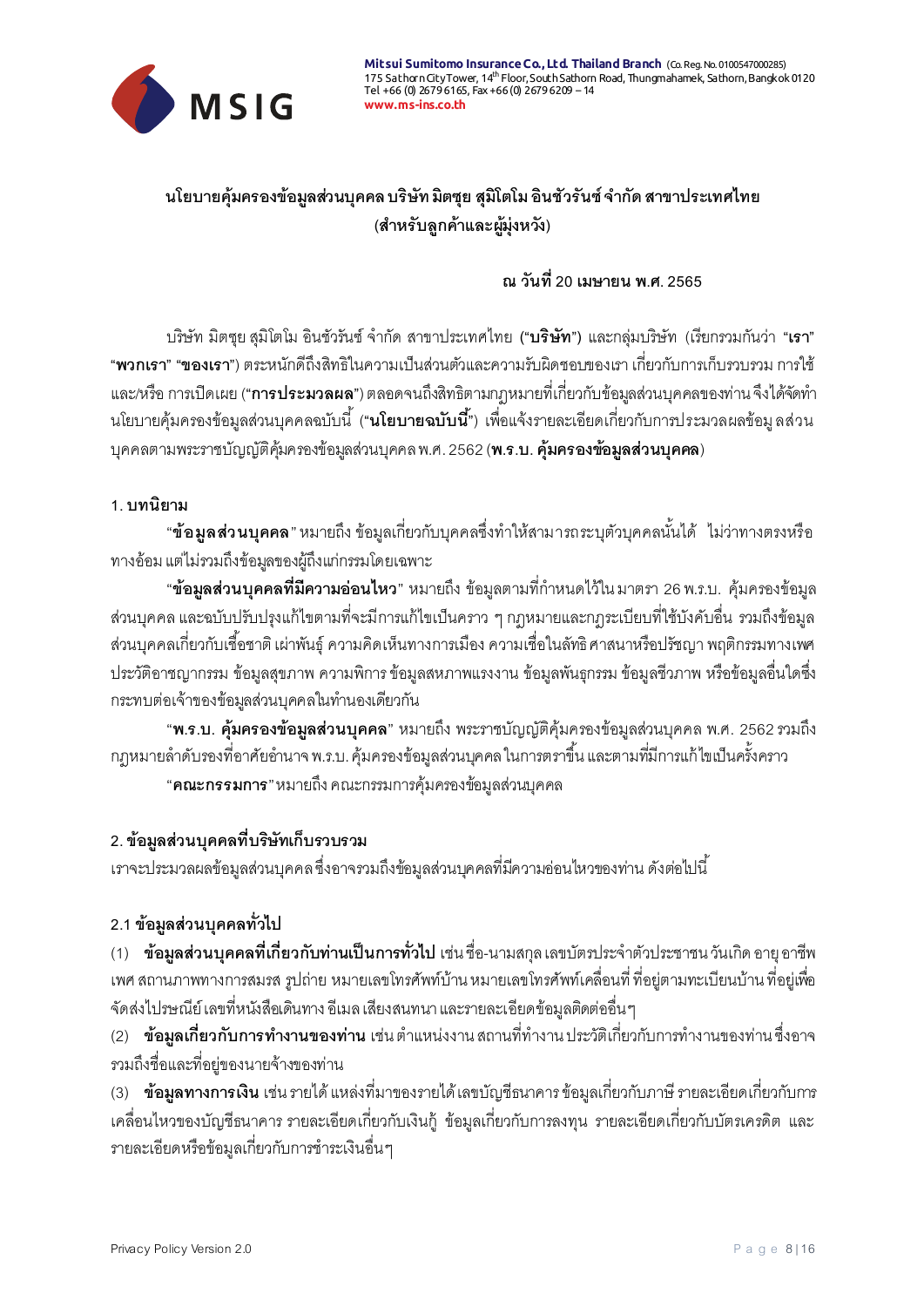

้ (4) **รายละเอียดผลิตภัณฑ์และ/หรือบริการต่าง ๆ** ได้แก่ รายละเอียดผลิตภัณฑ์และ/หรือบริการต่าง ๆ ที่ท่านเคยซื้อ จากเรา หรือผู้ประกอบธุรกิจประกันภัยอื่น ๆ เช่น หมายเลขกรมธรรม์ จำนวนเงินเอาประกัน การเปลี่ยนแปลง/การทำ ธุรกรรมเกี่ยวกับกรมธรรม์ วิธีการจ่ายเบี้ยประกันภัย ประวัติการชำระเบี้ยประกันภัย หรือประวัติเกี่ยวกับการกู้ยืมเงิน ผู้รับ ประโยชน์ กำรเรียกร้องค่ำสินไหมทดแทน รวมถึงกำรใช้สิทธิต่ำง ๆ ภำยใต้กรมธรรม์ หรือผลิตภัณฑ์ หรือบริกำรอื่น ๆ ของ เรำ หรือผู้ประกอบธุรกิจประกันภัยอื่น ๆ

(5) **สถานะทางกฎหมาย** เช่น สถำนะเกี่ยวกับกำรฟอกเงิน สถำนะเกี่ยวกับกำรสนับสนุนทำงกำรเงินแก่กำรก่อกำรร้ำย ภำวะล้มละลำย สถำนะตำมกฎหมำยสหรัฐอเมริกำว่ำด้วยกำรป้องกันมิให้บุคคลธรรมดำและนิติบุคคลที่มีสถำนะเป็น บุคคลอเมริกันหลีกเลี่ยงภำษี(Foreign Account Tax Compliance Act: FATCA)

(6) **ข้อมูลทางเทคนิค และกิจกรรมส่วนบุคคล/ลักษณะการใช้งานที่ท่านชอบ** เมื่อท่ำนใช้เว็บไซต์ แอปพลิเคชัน ของเรำ และอำจรวมถึงแพลตฟอร์มสื่อสังคมออนไลน์ของผู้ให้บริกำรอื่น เช่น ชื่อเรียกตัวตนเฉพำะของลูกค้ำที่ใช้บน แพลตฟอร์มสื่อสังคมออนไลน์IP Address คุกกี ้ (cookies) ประเภทและเวอร์ชั่นของเบรำว์เซอร์ กำรตั ้งค่ำเขตเวลำประเภท ของปลั๊กอินในเบรำว์เซอร์ ระบบปฏิบัติกำรและแพลตฟอร์ม ข้อมูลผู้ใช้ (User Profile) ข้อมูลเกี่ยวกับอุปกรณ์ ซึ่งรวมถึง ข้อมูลเกี่ยวกับอุปกรณ์เคลื่อนที่ ข้อมูลเครือข่ำยไร้สำย และข้อมูลเครือข่ำยทั่วไป

# **2.2 ข้อมูลส่วนบุคคลที่มีความอ่อนไหว**

บริษัทมีควำมจ ำเป็นต้องเก็บรวบรวมข้อมูลส่วนบุคคลที่มีควำมอ่อนไหว (Sensitive Personal Data) เช่น ประวัติสุขภำพ เพื่อการซื้อหรือใช้ผลิตภัณฑ์ของเรา กล่าวคือ ข้อมูลดังกล่าวจำเป็นต่อการพิจารณารับประกันภัย ตลอดจนการให้บริการ และกำรจ่ำยค่ำสินไหมทดแทน หรือเพื่อกำรด ำเนินกำรตำมกฎหมำยที่เกี่ยวข้อง

ข้อมูลส่วนบุคคลดังกล่าวข้างต้นจำเป็นสำหรับการเข้าทำสัญญากับบริษัท และ/หรือ เพื่อปฏิบัติหน้าที่ตามกฎหมาย หาก ท่านไม่ให้ข้อมูลส่วนบุคคลดังกล่าวที่จำเป็นต่อการดำเนินงานของบริษัท บริษัทอาจไม่สามารถดำเนินการพิจารณาเพื่อเข้า ท ำสัญญำกับท่ำนได้หรืออำจไม่สำมำรถให้บริกำรแก่ท่ำนได้อย่ำงเต็มรูปแบบ หรือท่ำนอำจจะไม่สำมำรถใช้บริกำรของ บริษัทได้อย่ำงเหมำะสม และอำจส่งผลกระทบต่อกำรปฏิบัติตำมกฎหมำยใด ๆ ที่บริษัทหรือท่ำนมีหน้ำที่ต้องปฏิบัติตำม

หำกท่ำนให้ข้อมูลส่วนบุคคลของบุคคลที่สำมแก่บริษัท ท่ำนต้องปฏิบัติตำมกฎหมำยว่ำด้วยกำรคุ้มครองข้อมูลส่วนบุคคล ไม่ว่าจะเป็นการแจ้งนโยบายฉบับนี้แก่บุคคลที่สามในนามของบริษัท หรือการขอความยินยอม (หากจำเป็น) เพื่อให้บริษัท ี สามารถปฏิบัติงานต่อไปได้ตามวัตถุประสงค์ที่กำหนดในนโยบายฉบับนี้และนโยบายการคุ้มครองข้อมูลส่วนบุคคลของ สำนักงานคณะกรรมการกำกับและส่งเสริมการประกอบธุรกิจประกันภัย (คปภ.)

# **3. เราเก็บรวบรวมข้อมูลส่วนบุคคลของท่านเมื่อใด**

เรำอำจเก็บรวบรวมข้อมูลส่วนบุคคลของท่ำนโดยวิธีต่อไปนี ้

(1) เมื่อท่านแสดงเจตนาจะซื้อหรือใช้ประกันภัยไม่ว่าจะประเภทใด และ/หรือ เมื่อท่านเข้าถึงหรือใช้เว็บไซต์ หรือแอป พลิเคชัน และ/หรือบริกำรต่ำง ๆ ทำงออนไลน์ บนอุปกรณ์เคลื่อนที่หรือทำงโทรศัพท์ หรือบริกำรอื่น ๆ ของเรำ (**"ผลิตภัณฑ์"**  หรือ**"บริการ"**)

(2) เมื่อท่านส่งเอกสารและใบคำขอเอาประกันภัยเพื่อซื้อหรือใช้ หรือเมื่อท่านให้ข้อมูลขณะที่พิจารณาจะซื้อหรือใช้ ผลิตภัณฑ์หรือบริกำรต่ำง ๆ ของเรำ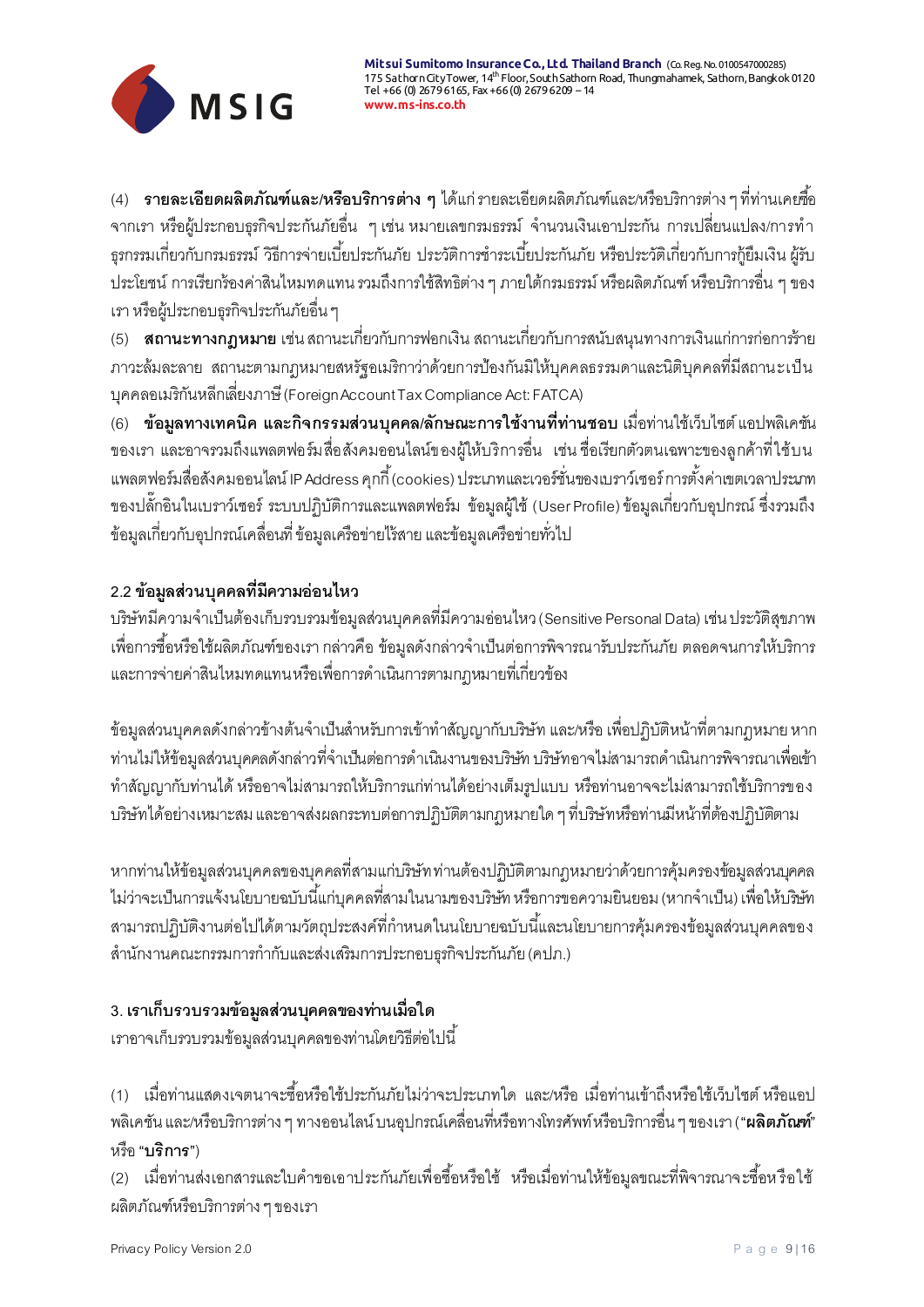

(3) เมื่อท่ำนติดต่อสื่อสำรกับเรำ ไม่ว่ำจะเป็นกำรสื่อสำรเป็นหนังสือหรือวำจำ โดยไม่ค ำนึงว่ำฝ่ำยใดจะเป็นผู้ติดต่อฝ่ำย นั ้นก่อนหรือไม่ก็ตำม

(4) เมื่อท่านส่งคำร้องขอให้มีการเปลี่ยนแปลงหรือปรับปรุงผลิตภัณฑ์ที่ท่านซื้อหรือบริการที่ท่านใช้ หรือคำร้องขออื่นใด เกี่ยวกับผลิตภัณฑ์ที่ท่านซื้อหรือบริการที่ท่านใช้ รวมถึงการส่งแบบฟอร์มและเอกสารเกี่ยวกับการขอรับบริการที่เกี่ยวกับ ผลิตภัณฑ์ของเรำ

(5) เมื่อท่ำนติดต่อกับบุคลำกร เจ้ำหน้ำที่บริกำรลูกค้ำ พนักงำนขำย นำยหน้ำคนกลำงประกันภัย ผู้รับจ้ำง คู่ค้ำ ผู้ ให้บริการ ผู้รับมอบอำนาจ ผู้กระทำการแทน หรือบุคคลอื่น หรือหน่วยงานอื่นที่เกี่ยวข้องของบริษัท (เรียกรวมกันว่า **"บุคลากรและคู่ค้าของบริษัท"**) ผ่ำนทำงเว็บไซต์ แอปพลิเคชัน สื่อสังคมออนไลน์ โทรศัพท์ อีเมล กำรพบปะกันโดยตรง การสัมภาษณ์ ข้อความสั้น (SMS) โทรสาร ไปรษณีย์ หรือโดยวิธีการอื่นใด

(6) เมื่อเราได้รับการแนะนำเกี่ยวกับท่าน หรือเมื่อเราเก็บรวบรวมข้อมูลส่วนบุคคลจากบุคลากรและคู่ค้าของเรา

(7) เมื่อท่านส่งข้อมูลส่วนบุคคลให้แก่เราเพื่อเข้าร่วมในกิจกรรมที่จัดขึ้นโดยหรือในนามของเรา และ/หรือ บุคลากรและคู่ ค้ำของเรำ

(8) เมื่อเรำได้รับข้อมูลส่วนบุคคลจำกบุคคลภำยนอกเกี่ยวกับท่ำน ซึ่งรวมถึงแต่ไม่จ ำกัดเพียงกำรได้รับข้อมูลจำกกำร ตรวจสอบจำกแหล่งข้อมูลที่เป็นสำธำรณะ แหล่งข้อมูลส่วนตัว หรือแหล่งข้อมูลเชิงพำณิชย์ เว็บไซต์ แหล่งข้อมูลสื่อสังคม ออนไลน์ ผู้ให้บริกำรข้อมูล (Data Providers) แหล่งข้อมูลทำงกำรแพทย์ สถำนบริกำรสำธำรณสุข โรงพยำบำล แพทย์ บุคลำกรผู้ประกอบวิชำชีพสำธำรณสุขอื่น ผู้ประกอบธุรกิจประกันภัยอื่น สมำคมหรือสมำพันธ์ของธุรกิจที่เกี่ยวข้องกับ ผลิตภัณฑ์ที่ท่านซื้อหรือบริการที่ท่านใช้ ใบคำขอเอาประกันภัยสำหรับผลิตภัณฑ์ที่ท่านซื้อหรือบริการที่ท่านใช้ การ ้รับประกันความเสี่ยงของผลิตภัณฑ์ที่ท่านซื้อ การร้องเรียนเกี่ยวกับผลิตภัณฑ์และ/หรือบริการของเราที่ซื้อหรือใช้โดยท่าน

# (**"แหล่งข้อมูลที่เป็นบุคคลภายนอก"**)

(9) เมื่อเรำได้รับข้อมูลส่วนบุคลจำกบุคคลภำยนอกเกี่ยวกับท่ำนเพื่อวัตถุประสงค์ในกำรปฏิบัติตำมกฎหมำยและเพื่อ ้วัตถุประสงค์เกี่ยวกับการกำกับดูแลในประการอื่น ๆ ตลอดจนเพื่อวัตถุประสงค์อื่น ๆ ที่ชอบด้วยกฎหมาย เช่น บริษัทอาจ ได้รับข้อมูลส่วนบุคคลของท่านจากสำนักงาน คปภ. เป็นต้น

เมื่อท่ำนให้ข้อมูลส่วนบุคคลใด ๆ ที่เกี่ยวข้องกับบุคคลภำยนอกแก่เรำ (ซึ่งบุคคลภำยนอกดังกล่ำวรวมถึงแต่ไม่จ ำกัดเพียงผู้ เอาประกันภัย สมาชิกในครอบครัว ผู้ชำระเงินตามกรมธรรม์ หรือผู้รับประโยชน์) ท่านรับรองและรับประกันความถูกต้อง ้ ของข้อมูลส่วนบุคคลนั้น พร้อมทั้งรับรองและรับประกันว่าท่านได้แจ้งให้บุคคลเหล่านั้นทราบอย่างครบถ้วนแล้วเกี่ยวกับ รำยละเอียดตำมนโยบำยฉบับนี ้

# **4. วัตถุประสงค์ของการประมวลผลข้อมูลส่วนบุคคลของท่าน**

เรำจะประมวลผลข้อมูลส่วนบุคคลของท่ำนเพื่อวัตถุประสงค์ดังต่อไปนี ้รวมถึงเพื่อกำรเก็บรวบรวม ใช้ และ/หรือ เปิดเผย ข้อมูลส่วนบุคคลต่อสำนักงาน คปภ. เพื่อประโยชน์ในการกำกับดูแลและส่งเสริมธุรกิจประกันภัยตามกฎหมายว่ าด้วย คณะกรรมการกำกับและส่งเสริมการประกอบธุรกิจประกันภัย และกฎหมายว่าด้วยการประกันวินาศภัย ตามนโยบายการ ้คุ้มครองข้อมูลส่วนบุคคลของสำนักงาน คปภ. ซึ่งท่านสามารถเข้าไปศึกษาได้ที่เว็บไซต์ของสำนักงาน คปภ. ตามที่ระบุนี้ [https://www.oic.or.th/sites/default/files/privacy\\_policy.pdf](https://www.oic.or.th/sites/default/files/privacy_policy.pdf)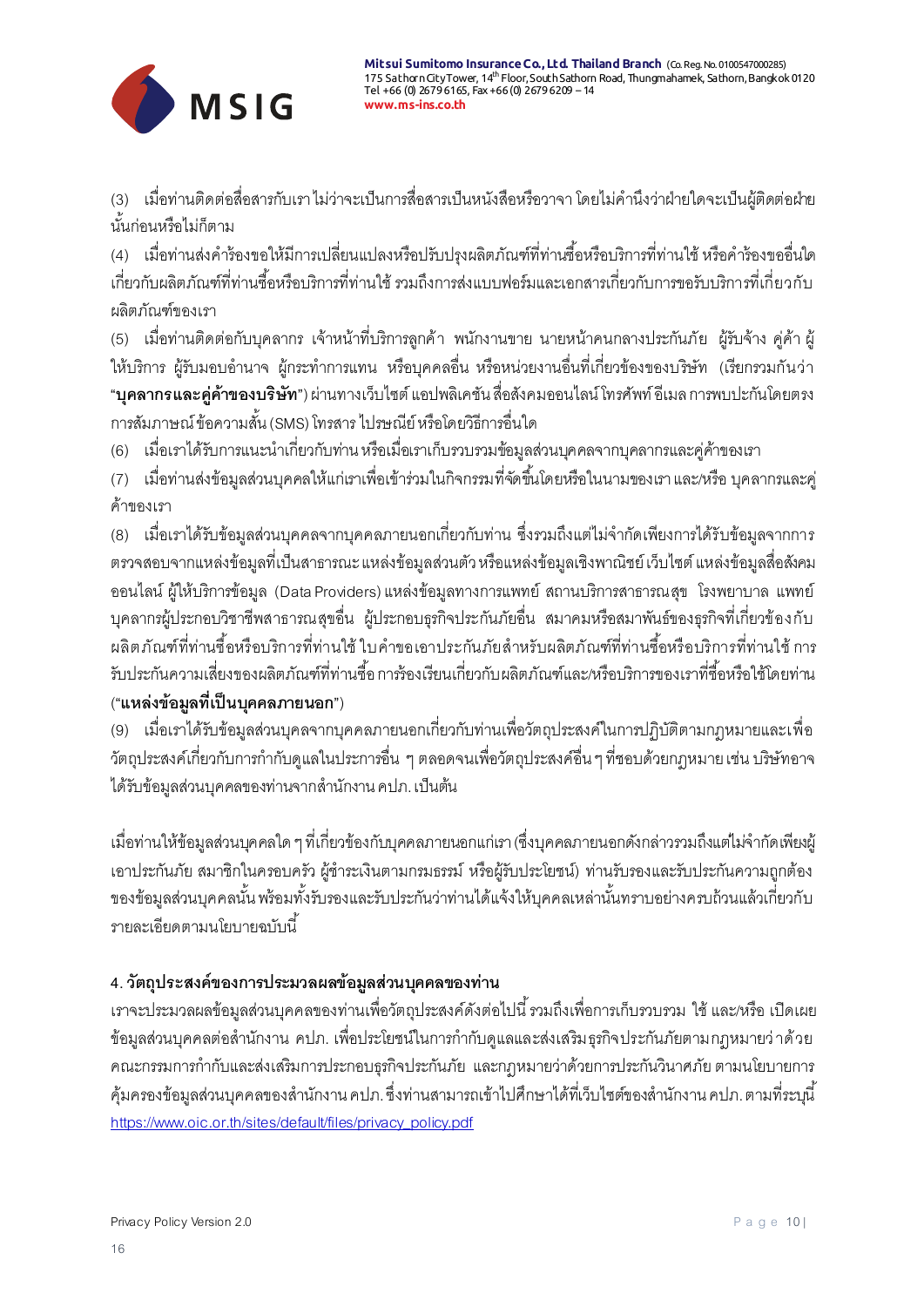

# (1) **เพื่อดำเนินการเกี่ยวกับการเข้าทำสัญญาประกันภัย และการดำเนินการตามสัญญา** กล่าวคือ

(ก) เพื่อเสนอขาย ขาย จัดให้ บริหารจัดการ ดำเนินการ ปฏิบัติตามขั้นตอนกระบวนการ และจัดการเกี่ยวกับ ผลิตภัณฑ์และ/หรือบริกำรของเรำให้แก่ท่ำน

(ข) เพื่อปฏิบัติตามขั้นตอนกระบวนการ จัดการ ทำให้แล้วเสร็จ ซึ่งการให้บริการหรือผลิตภัณฑ์ของเรา และการ แนะนำผลิตภัณฑ์และบริการที่เหมาะสมให้แก่ท่าน การปฏิบัติตามขั้นตอนกระบวนการเกี่ยวกับใบคำขอเอาประกัน ภัย ้ สำหรับผลิตภัณฑ์ การจัดการเกี่ยวกับผลิตภัณฑ์ที่ท่านซื้อ การเก็บเบี้ยประกันภัย และเงินค้างชำระจากท่าน การสืบสวน ้วิเคราะห์ ประมวลผล การเวนคืนกรมธรรม์ การคืนเบี้ยประกันภัย และการจ่ายค่าสินไหมทดแทน/การจ่ายผลประโยชน์ตาม กรมธรรม์ภำยใต้กรมธรรม์ของท่ำน และกำรต่ออำยุ ปรับปรุงแก้ไข ยกเลิกกรมธรรม์ของท่ำน ตลอดจนถึงกำรใช้สิทธิใด ๆ ภำยใต้กรมธรรม์ของท่ำน ซึ่งรวมถึงสิทธิในกำรรับช่วงสิทธิ และสิทธิที่ได้รับช่วงมำด้วย (หำกมี)

(2) **เพื่อการจัดการเกี่ยวกับการประกันภัยของบริษัท** ได้แก่ กำรออกแบบผลิตภัณฑ์และ/หรือบริกำรใหม่ของเรำ หรือ การเสริมเพิ่มเติมผลิตภัณฑ์และ/หรือบริการที่มีอยู่ของเรา การดำเนินการเพื่อทำประกันภัยต่อสำหรับผลิตภัณฑ์และ/หรือ บริกำรของเรำให้แก่ท่ำน

(3) **เพื่อการติดต่อสื่อสารกับท่าน** ซึ่งรวมถึงกำรสื่อสำรข้อมูลเกี่ยวกับกำรจัดกำรและข้อมูลอื่น ๆ เกี่ยวกับผลิตภัณฑ์ หรือบัญชีใด ๆ ที่ท่ำนอำจมีกับเรำ กำรให้กำรสนับสนุนทำงเทคนิคเกี่ยวกับเว็บไซต์และแอปพลิเคชันของเรำ หรือกำรสื่อสำร เกี่ยวกับการเปลี่ยนแปลงใด ๆ ที่จะมีขึ้นต่อนโยบายฉบับนี้ในอนาคต

ี (4) **เพื่อการวิเคราะห์และจัดทำสถิติ** ได้แก่ การทำวิจัยทางการตลาด การวิเคราะห์ข้อมูลขั้นสูงและการทำวิจัยเชิงสถิติ หรือคณิตศำสตร์ประกันภัย กำรวิเครำะห์และวิจัยข้อมูลค่ำสินไหมทดแทน กำรรำยงำนหรือกำรประเมินผลทำงกำรเงินที่ ้จัดทำขึ้นโดยบริษัท กลุ่มบริษัท บุคลากรและคู่ค้าของบริษัท หรือหน่วยงานกำกับดูแลที่เกี่ยวข้องกับเรา

(5) **เพื่อการป้องกันการฉ้อโกง** ได้แก่ กำรสืบสวนหรือป้องกันกำรกระท ำที่เกี่ยวกับกำรฉ้อโกง กำรปกปิดข้อควำมจริง และการกระทำผิดอื่น ๆ ไม่ว่าจะเป็นการกระทำผิดจริงหรือการกระทำที่สงสัยว่าจะเป็นการกระทำผิด โดยเฉพาะอย่างยิ่ง เพื่อกำรติดต่อสื่อสำรกับบริษัทต่ำง ๆ ในธุรกิจบริกำรทำงกำรเงินและกำรประกันภัย ตลอดจนเพื่อกำรติดต่อสื่อสำรกับ ้ หน่วยงานกำกับดูแลที่เกี่ยวข้องกับเรา

(6) **เพื่อการปรับโครงสร้างของบริษัท** กล่ำวคือ เพื่อวัตถุประสงค์ในกำรปรับโครงสร้ำงองค์กรของบริษัท และเพื่อกำร ้ทำธุรกรรมของบริษัท รวมถึงการซื้อหรือขายธุรกิจไม่ว่าส่วนใดส่วนหนึ่งของบริษัท (หากมี)

(7) **เพื่อการให้บริการช่องทางการสื่อสารทางอิเล็กทรอนิกส์** เช่น เพื่อให้ท่ำนสำมำรถเข้ำถึงเนื ้อหำในเว็บไซต์ แอป พลิเคชัน หรือแพลตฟอร์มสื่อสังคมออนไลน์ หรือบริกำรอย่ำงใดอย่ำงหนึ่งเป็นกำรเฉพำะ โดยเรำอำจประมวลผลพฤติกรรม กำรใช้เว็บไซต์ แอปพลิเคชัน หรือแพลตฟอร์มสื่อสังคมออนไลน์ เพื่อกำรวิเครำะห์กำรใช้งำนเว็บไซต์ แอปพลิเคชัน หรือ แพลตฟอร์มสื่อสังคมออนไลน์ของท่าน และการทำความเข้าใจลักษณะการใช้งานที่ท่านชอบเพื่อจัดทำให้เว็บไซต์ แอป พลิเคชัน หรือแพลตฟอร์มสื่อสังคมออนไลน์เหล่านั้นตอบสนองอย่างเหมาะสมกับท่านโดยเฉพาะ เพื่อการประเมินหรือ ด ำเนินกำร และกำรปรับปรุงเว็บไซต์ แอปพลิเคชัน หรือแพลตฟอร์มสื่อสังคมออนไลน์เหล่ำนั ้น หรือผลิตภัณฑ์และ/หรือ ้บริการของเรา การแก้ไขปัญหาต่าง ๆ การแนะนำผลิตภัณฑ์และ/หรือบริการที่เกี่ยวข้อง และการจัดโฆษณาบนเว็บไซต์ แอปพลิเคชัน และช่องทำงอื่น ๆ ตำมกลุ่มเป้ำหมำย

## (8) **เพื่อการปฏิบัติตามกฎหมาย และนโยบายบริษัท** ได้แก่ กำรด ำเนินกำรใด ๆ

(ก) เพื่อกำรปฏิบัติตำมกฎหมำย และกำรตรวจสอบธุรกิจของเรำ ไม่ว่ำจะเป็นกำรตรวจสอบภำยใน หรือกำร ตรวจสอบจำกบุคคลภำยนอก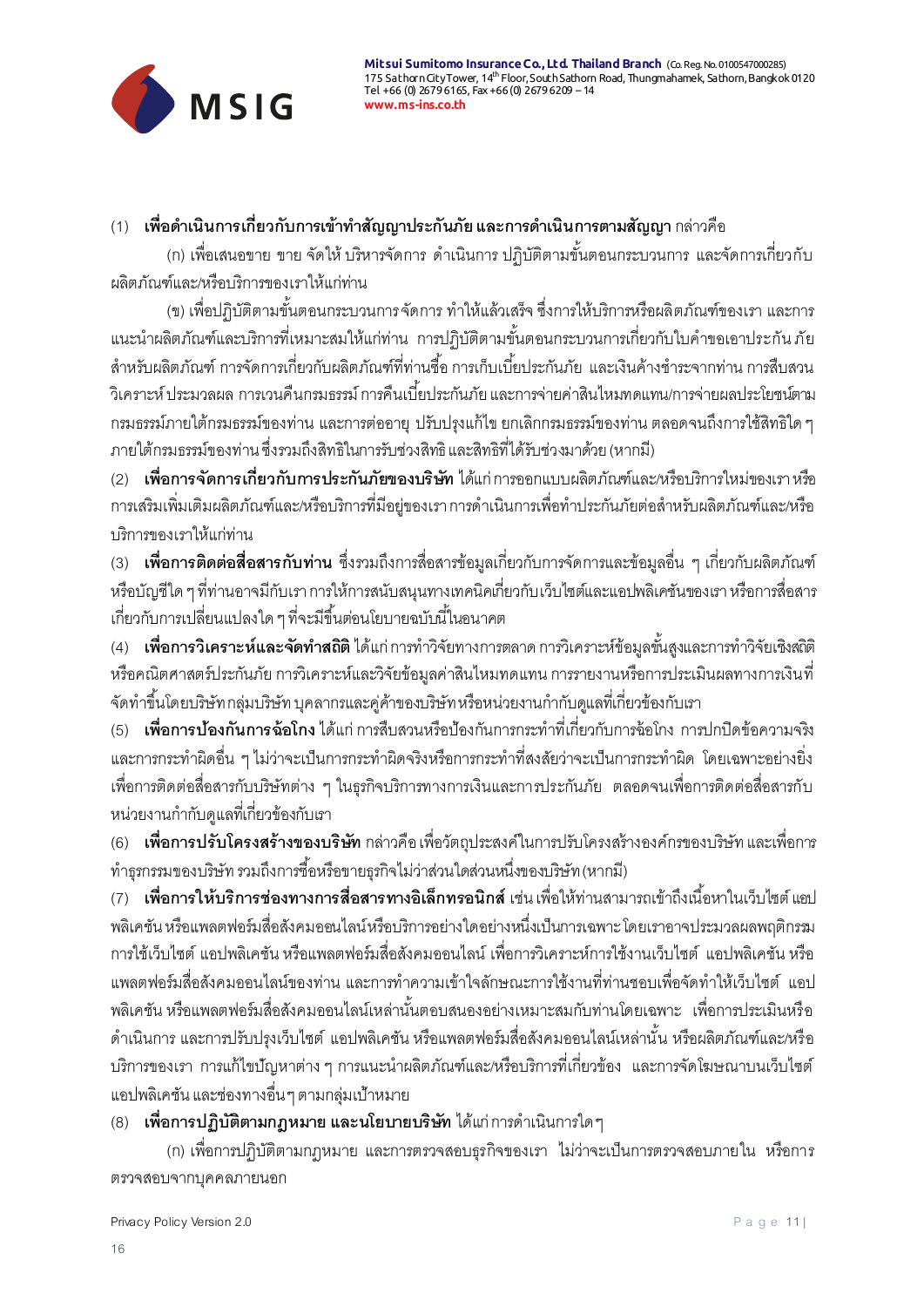

(ข) เพื่อดำเนินการให้เป็นไปตามข้อกำหนดของกฦหมาย กฦระเบียบ ข้อตกลง หรือนโยบายที่ใช้บังคับ ซึ่งกำหนด ขึ้นโดยหน่วยงานกำกับดูแลของรัฐ หน่วยงานที่มีหน้าที่บังคับใช้กฎหมาย หน่วยงานรัฐ หน่วยงานที่มีหน้าที่ระงับข้อพิพาท หรือหน่วยงำนที่ดูแลธุรกิจประกันภัย ไม่ว่ำหน่วยงำนใดก็ตำม

(ค) เพื่อวัตถุประสงค์ของกำรบังคับใช้กฎหมำย หรือกำรให้ควำมช่วยเหลือ ให้ควำมร่วมมือ กำรสืบสวนโดยเรำ หรือในนามของเราโดยเจ้าหน้าที่ตำรวจ หรือโดยหน่วยงานรัฐ หรือหน่วยงานกำกับดูแลอื่น ๆ ในประเทศ และการ ้ ดำเนินการตามหน้าที่ในการรายงาน และข้อกำหนดต่าง ๆ ตามที่กฎหมายกำหนด หรือตามที่มีการตกลงเห็นชอบกับ หน่วยงานรัฐหรือหน่วยงานกำกับดูแลอื่น ๆ ในประเทศหรือเขตการปกครองใด ๆ หรือการดำเนินการตามคำสั่งโดยชอบ ด้วยกฎหมำยของพนักงำนเจ้ำหน้ำที่ หรือหน่วยงำนของรัฐ และ

(ง) เพื่อการดำเนินการให้เป็นไปตามข้อกำหนดภายใต้นโยบายภายในของเราที่ยึดถือปฏิบัติ

(9) **เพื่อการบริหารจัดการข้อมูล** ได้แก่ เพื่อวัตถุประสงค์ในการบริหารจัดการจัดเก็บ บันทึกสำรอง หรือทำลายข้อมูล ส่วนบุคคล

(10) **เพื่อพัฒนาผลิตภัณฑ์และการให้บริการของเรา** รวมถึง การตรวจสอบและเพิ่มคุณภาพ*ร*วมทั้งการฝึกอบรม เมื่อ มีกำรบันทึกกำรติดต่อสื่อสำรของเรำ

(11) **เพื่อการดำเนินการส่งเสริมการขาย** รวมถึง การดำเนินการให้ข้อมูลเกี่ยวกับผลิตภัณฑ์แล*ะ/*หรือการบริกา*ร*ที่ ่ เหมาะสมแก่ท่าน ซึ่งอาจรวมถึงแต่ไม่จำกัดเพียงการให้คำแนะนำและข้อมูลในเรื่องต่าง ๆ เกี่ยวกับการประกันภัย กิจกรรม ส่งเสริมกำรขำยผลิตภัณฑ์และ/หรือกำรบริกำร เช่น โปรแกรมให้รำงวัล กิจกรรมกำรกุศล กิจกรรมที่ไม่หวังผล กิจกรรมทำง กำรตลำด งำนอีเว้นท์ และกิจกรรมอื่น ๆ (หำกมี) ตำมที่ท่ำนเลือกที่จะเข้ำร่วม

(12) **อื่น ๆ** กล่าวคือ เพื่อการดำเนินการอื่น ๆ ที่จำเป็น ซึ่งเกี่ยวข้องกับวัตถุประสงค์ใด ๆ ข้างต้น เว้นแต่กฎหมายและ กฎระเบียบที่ใช้บังคับ รวมถึง พ.ร.บ. คุ้มครองข้อมูลส่วนบุคคล จะอนุญาตให้กระทำเป็นอย่างอื่น ทั้งนี้ เราจะแจ้งและขอ ควำมยินยอมจำกท่ำน หำกเรำประสงค์จะใช้ข้อมูลส่วนบุคคลของท่ำนเพื่อวัตถุประสงค์อื่นใดนอกเหนือไปจำกที่ระบุไว้ใน นโยบำยฉบับนี ้หรือนอกเหนือไปจำกวัตถุประสงค์ที่เกี่ยวข้องโดยตรงกับนโยบำยคุ้มครองข้อมูลส่วนบุคคล

กรณีบริษัทอาศัยความยินยอมจากท่านในการประมวลผลข้อมูลส่วนบุคคล ท่านมีสิทธิถอนความยินยอมเมื่อใดก็ได้ ทั้งนี้ กำรถอนควำมยินยอมของท่ำนย่อมไม่กระทบถึงกิจกรรมที่เกี่ยวกับกำรประมวลผลข้อมูลส่วนบุคคลที่ท่ำนได้ให้ควำม ยินยอมไปแล้วก่อนกำรถอนควำมยินยอม

# **5. บุคคลใดบ้างที่อาจจะได้รับข้อมูลส่วนบุคคลของท่านจากบริษัท**

ในกำรด ำเนินกำรตำมวัตถุประสงค์ต่ำง ๆ ข้ำงต้น เรำอำจเปิดเผยข้อมูลส่วนบุคคลของท่ำนให้แก่บุคคลต่ำง ๆ ตำมที่ระบุ ด้านล่างนี้ โดยเราจะดำเนินการใด ๆ ที่จำเป็นเพื่อคุ้มครองข้อมูลส่วนบุคคลของท่านตาม พ.ร.บ. คุ้มครองข้อมูลส่วนบุคคล (1) บุคคลที่เป็นคู่ค้ำ พันธมิตรของบริษัท หรือบุคคลภำยนอกที่มีควำมเกี่ยวข้องกับผลิตภัณฑ์ประกันภัยที่มีกำรเสนอขำย ให้แก่ท่ำน หรือผลิตภัณฑ์ที่ท่ำนอำจสนใจ เช่น บริษัทประกันภัยต่อ บริษัทจัดกำรกำรลงทุน ธนำคำร สถำบันกำรเงิน สถำบันจัดอันดับควำมน่ำเชื่อถือ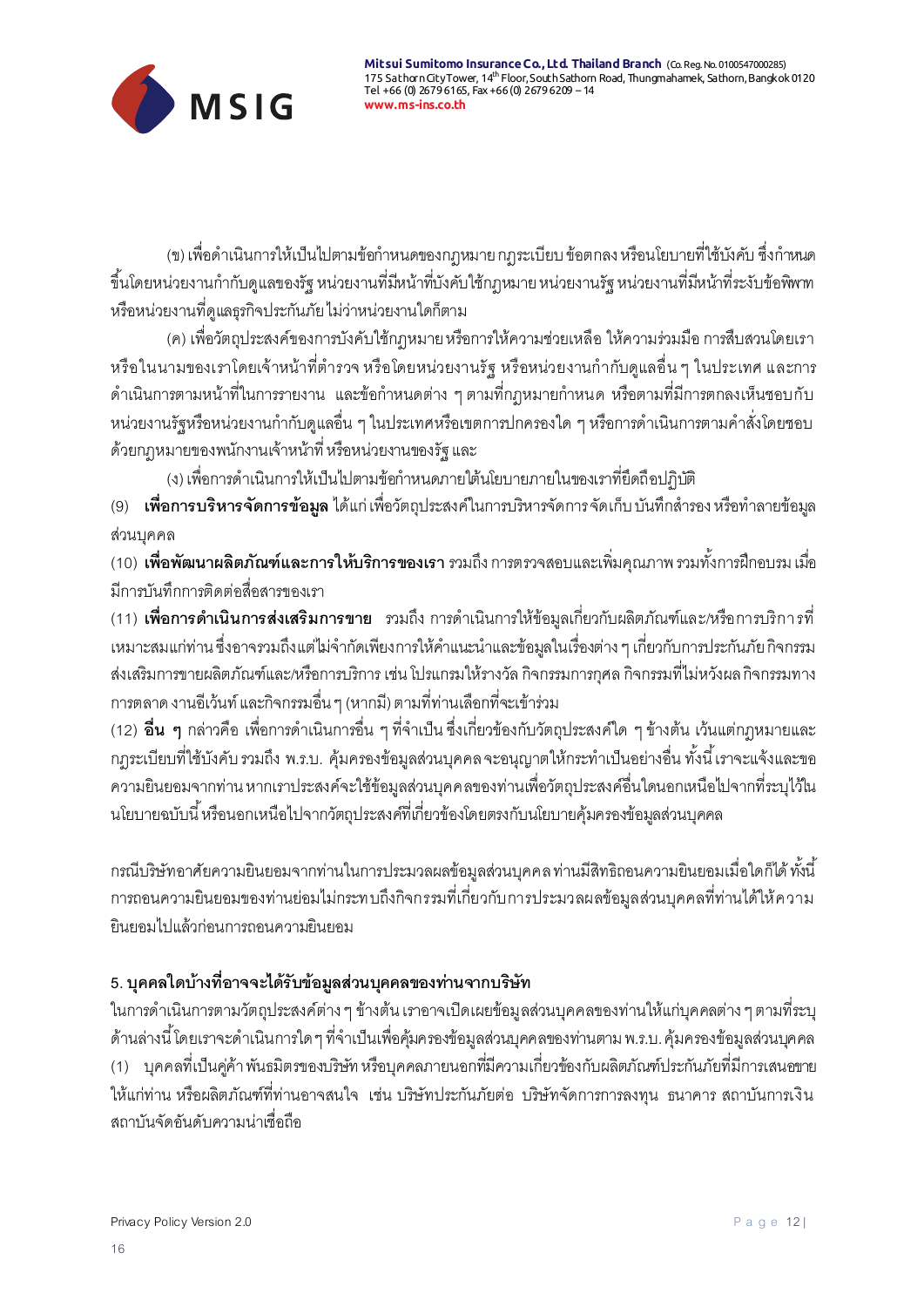

(2) ผู้เอาประกันภัย ผู้ถือกรมธรรม์ในกรณีของผลิตภัณฑ์ประกันภัยแบบกลุ่ม ผู้ชำระเบี้ยประกันภัย ผู้รับผลประโยชน์ ทายาทโดยธรรม ผู้มีส่วนได้เสีย คู่พิพาท คู่กรณี ผู้เสียหาย ผู้รับมอบอำนาจ พยาน เจ้าหนี้หรือลูกหนี้ของบริษัท บุคคลอื่น ใดที่มีควำมสัมพันธ์หรือธุรกรรมหรือติดต่อกับทำงบริษัท เป็นต้น

้ (3) บุคคลผู้ดำเนินการเชิญชวน ชักชวน ชี้ช่อง จัดการให้ทำ เสนอขาย ขาย จัดจำหน่าย หรือให้บริการเกี่ยวกับผลิตภัณฑ์ และ/หรือบริกำรที่เสนอโดยบริษัท หรือบริษัทในกลุ่มบริษัทให้แก่ท่ำน ได้แก่ นำยหน้ำประกันภัย รวมถึงบุคลำกรของ นำยหน้ำประกันภัยซึ่งเป็นนิติบุคคล

(4) บุคลำกรและคู่ค้ำของเรำไม่ว่ำรำยใดก็ตำม ซึ่งให้บริกำรเกี่ยวกับกำรจัดกำรต่ำง ๆ หรือกำรให้บริกำรประมว ลผล ข้อมูลส่วนบุคคล ได้แก่ บริการเกี่ยวกับกระบวนการทางธุรกิจ บริการเกี่ยวกับการชำระเงิน การทวงหนี้ หรือบริการ โทรคมนำคม บริกำรด้ำนเทคโนโลยี บริกำรคลำวด์ บริกำรจัดหำผู้รับจ้ำงปฏิบัติงำน บริกำรคอลเซ็นเตอร์ บริกำรจัดเก็บของ กำรด ำเนินกำรเกี่ยวกับเอกสำร บริกำรเก็บบันทึกข้อมูล บริกำรสแกนเอกสำร บริกำรรับส่งไปรษณีย์ บริกำรจัดพิมพ์ บริกำร ส่งพัสดุหรือบริการรับส่งพัสดุโดยพนักงานรับส่งพัสดุ บริการวิเคราะห์ข้อมูล บริการทำการตลาด บริการทำการวิจัย บริการ บริหำรจัดกำรเหตุฉุกเฉิน บริกำรทำงกฎหมำย หรือบริกำรอื่น ๆ ที่เกี่ยวข้องกับกำรด ำเนินธุรกิจของบริษัท หรือกำรจัดให้มี การบริหารจัดการ การดำเนินการ การปฏิบัติตามขั้นตอน หรือการจัดการต่าง ๆ เกี่ยวกับผลิตภัณฑ์หรือบริการของบริษัท ให้แก่ท่ำน

(5) ผู้ให้บริการก่อนรับการประกันภัย เช่น ผู้สำรวจภัยก่อนรับประกันภัย เป็นต้น

(6) ผู้ให้บริการเพื่อชดใช้สินไหมทดแทน เช่น ผู้สำรวจอุบัติเหตุ ศูนย์บริการรถยนต์ อู่ โรงพยาบาล สถานเวชกรรม คลินิก แพทยสภำ ศูนย์กู้ชีพ บริษัทกลำงคุ้มครองผู้ประสบภัยจำกรถ ศูนย์บริหำรจัดกำรกล้องโทรทัศน์วงจรปิด ผู้ให้บริกำรด้ำน กำรบริหำรจัดกำรค่ำสินไหมทดแทน เป็นต้น

(7) ผู้ประกอบธุรกิจประกันภัยรำยอื่น ๆ รวมถึงสำขำในไทยของบริษัทประกันภัยต่ำงประเทศ

(8) สมำคมหรือสมำพันธ์ในภำคธุรกิจประกันภัย

(9) หน่วยงำนที่มีหน้ำที่บังคับใช้กฎหมำย คณะกรรมกำรต่ำง ๆ ที่จัดตั ้งขึ ้นตำมกฎหมำย หน่วยงำนรัฐหรือหน่วยงำน ก ำกับดูแล หน่วยงำนที่มีหน้ำที่ระงับข้อพิพำท หรือบุคคลอื่นใดในประเทศที่บริษัท หรือบริษัทในกลุ่มบริษัทต้องเปิดเผย ข้อมูลให้

(ก) ตำมหน้ำที่ตำมกฎหมำย และ/หรือ ตำมหน้ำที่ในกำรปฏิบัติตำมกฎระเบียบในประเทศไทย และอำจรวมถึง หน่วยงานของรัฐในประเทศที่กลุ่มบริษัทตั้งอยู่ หรือ

(ข) ตามข้อตกลง หรือนโยบายระหว่างบริษัทในกลุ่มบริษัทกับรัฐ หน่วยงานกำกับดูแล หรือบุคคลอื่น ๆ ที่ เกี่ยวข้อง

(10) บริษัทใด ๆ ในกลุ่มบริษัท

(11) ผู้ให้คำปริ์กษาของบริษัท ซึ่งเป็นผู้ประกอบวิชาชีพ เช่น ทนายความแพทย์ ผู้ตรวจสอบบัญชี หรือที่ปริ์กษา

(12) บุคคลหรือหน่วยงานใด ๆ ที่ท่านให้ความยินยอมให้เปิดเผยข้อมูลส่วนบุคคลของท่านต่อบุคคลหรือหน่วยงานนั้นๆ ได้

(13) ผู้เข้าทำธุรกรรม หรือจะเข้าทำธุรกรรมกับบริษัทโดยข้อมูลส่วนบุคคลของท่านอาจเป็นส่วนหนึ่งของการซื้อหรือขาย หรือเป็นส่วนหนึ่งของการเสนอชื่อหรือเสนอขายของกิจการของบริษัท (หากมี่)

(14) บุคคลหรือหน่วยงำนอื่นใดที่ได้รับอนุญำตตำมกฎหมำยที่ใช้บังคับ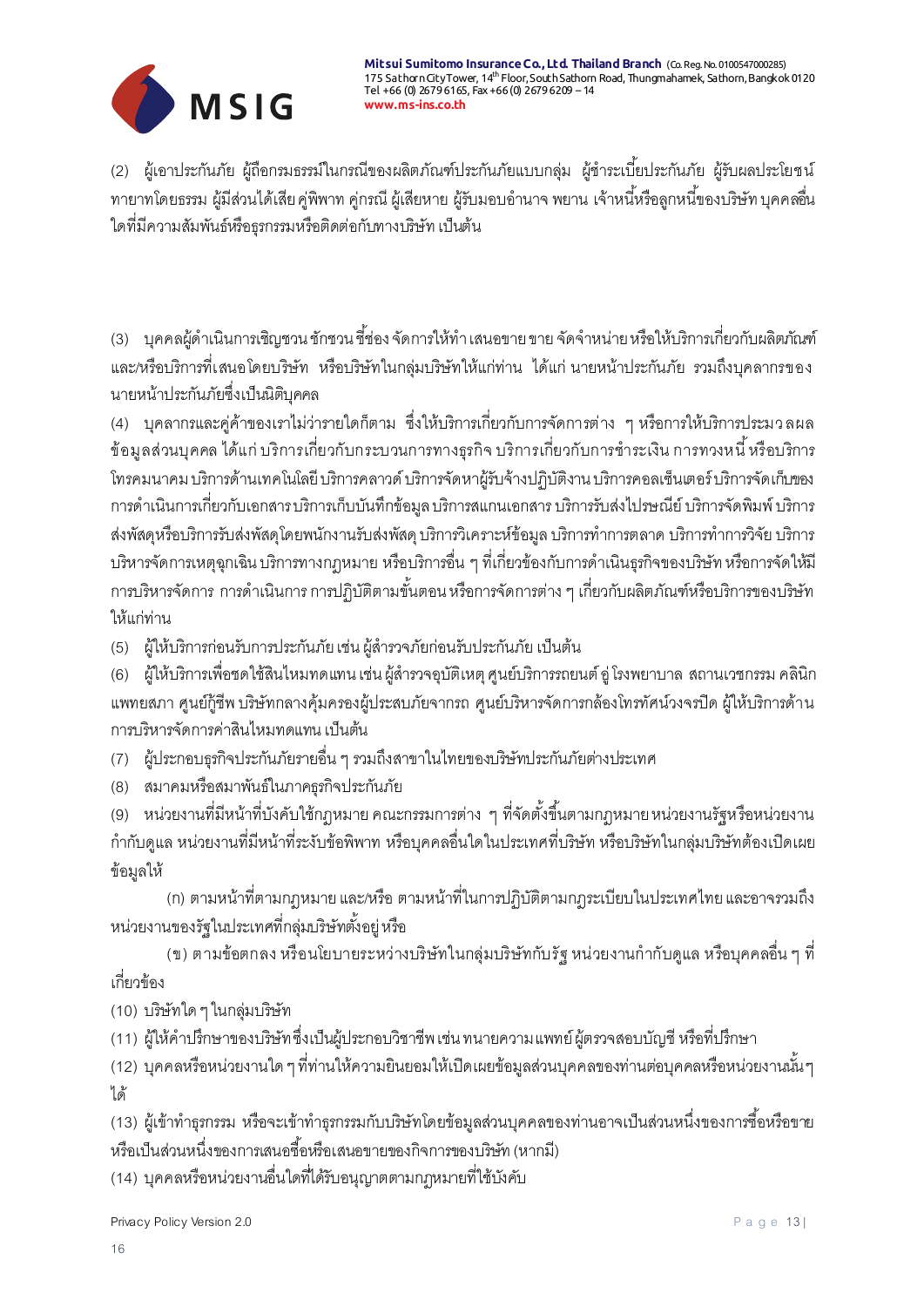

# **6. การโอนข้อมูลไปยังต่างประเทศ**

ข้อมูลส่วนบุคคลของท่ำนอำจถูกโอนไป ถูกจัดเก็บไว้ หรือประมวลผลโดยบริษัท หรืออำจถูกส่งให้แก่บุคคลหรือหน่วยงำน ใด ๆ ตามรายละเอียดข้างต้น ซึ่งอาจมีที่ตั้งหรืออาจให้บริการอยู่ในประเทศไทย หรือนอกประเทศไทย ทั้งนี้ ข้อมูลส่วน บุคคลของท่ำน จะถูกโอนไปยังสถำนที่อื่น ๆ ตำมเงื่อนไขเกี่ยวกับกำรคุ้มครองข้อมูลส่วนบุคคล ดังที่ พ.ร.บ. คุ้มครองข้อมูล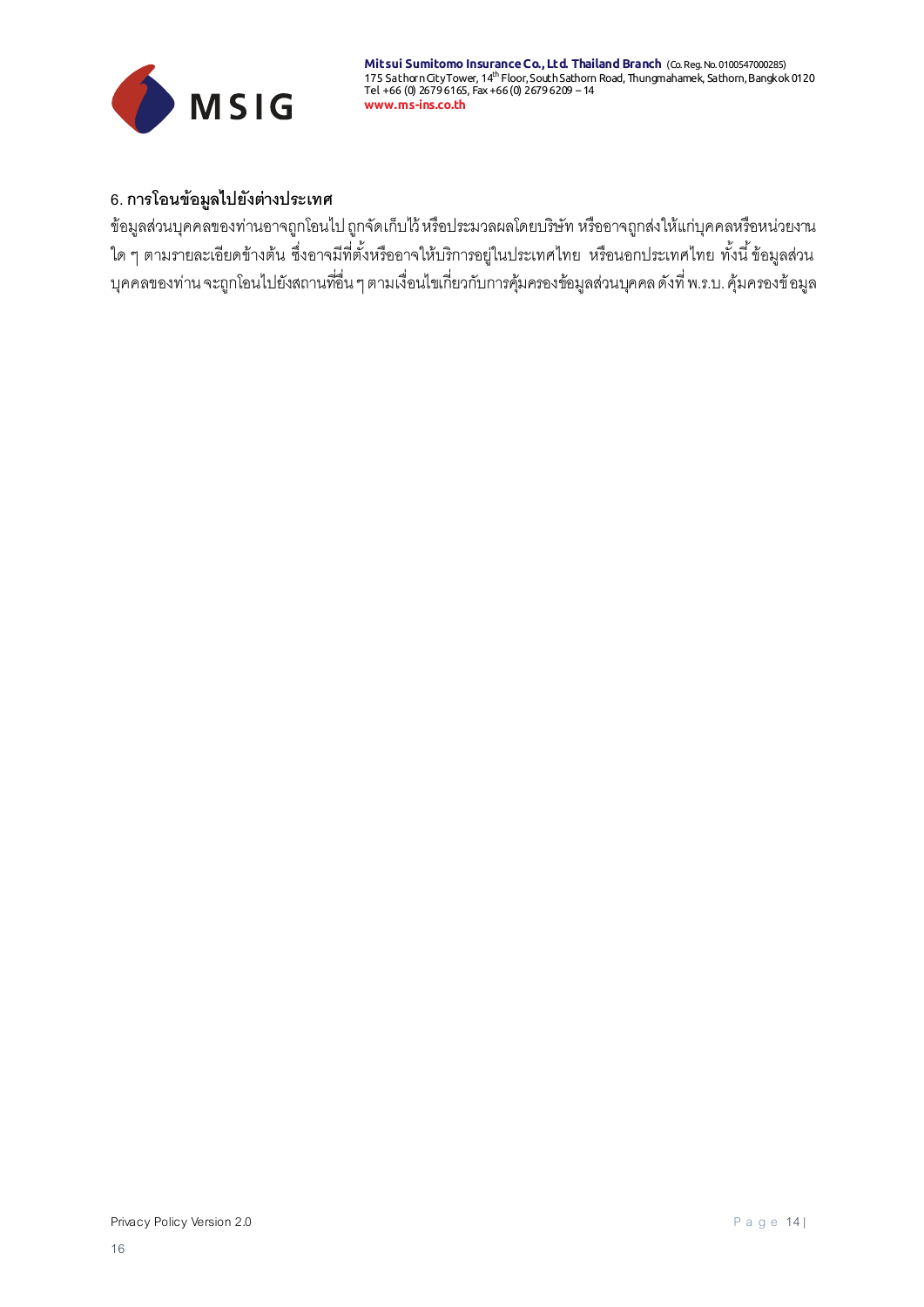

ส่วนบุคคลกำหนด โดยหากเป็นการโอนข้อมูลส่วนบุคคลของท่านระหว่างกลุ่มบริษัท เราจะดำเนินการตามกฎหมาย คุ้มครองข้อมูลส่วนบุคคล และ/หรือ ตำมนโยบำยคุ้มครองข้อมูลส่วนบุคคลภำยในกลุ่มบริษัท (หำกมีในส่วนที่เกี่ยวข้อง) ด้วยมำตรฐำนที่เท่ำกันและ/หรือที่สูงกว่ำ

# **7. การเก็บรักษาข้อมูลส่วนบุคคล**

เราจะเก็บรักษาข้อมูลส่วนบุคคลของท่านไว้ตราบเท่าที่จำเป็นต้องเก็บเพื่อการดำเนินการให้บรรลุตามวัตถุประสงค์ในการ ประมวลผลข้อมูลส่วนบุคคลของท่านตามที่ระบุข้างต้น ทั้งนี้ บริษัทจะเก็บรักษาข้อมูลส่วนบุคคลของท่านไม่เกินสิบ (10) ปี นับแต่วันที่ท่ำนสิ ้นสุดควำมสัมพันธ์ หรือกำรติดต่อครั้งสุดท้ำยกับเรำ บริษัทอำจเก็บรักษำข้อมูลส่วนบุคคลของท่ำนนำน ึกว่าที่กำหนดหากกฎหมายอนุญาต และเราจะดำเนินการตามขั้นตอนที่เหมาะสมเพื่อทำการลบหรือทำลาย หรือทำให้ ข้อมูลส่วนบุคคลของท่านเป็นข้อมูลที่ไม่สามารถระบุตัวท่าน หรือเข้าถึงเท่าที่จำเป็น ตามระยะเวลาเก็บรักษาข้อมูลส่วน บุคคลดังกล่ำวข้ำงต้น

## **8. สิทธิของท่านเกี่ยวกับข้อมูลส่วนบุคคล**

้ ท่านมีสิทธิดำเนินการเกี่ยวกับข้อมูลส่วนบุคคลของท่านดังต่อไปนี้

- (1) เพิกถอน หรือร้องขอให้เปลี่ยนแปลงขอบเขตควำมยินยอมของท่ำนที่ได้ให้ไว้กับเรำ
- (2) ตรวจสอบว่าเรามีข้อมูลส่วนบุคคลใด ๆ เกี่ยวกับท่านหรือไม่ ตลอดจนสิทธิในการเข้าถึง หรือขอรับสำเนาของข้อมูล
- ใด ๆ ดังกล่ำว และ/หรือ เข้ำถึงข้อมูลว่ำเรำประมวลผลข้อมูลส่วนบุคคลของท่ำนอย่ำงไร
- (3) ขอให้เราทำการแก้ไขข้อมูลส่วนบุคคลใด ๆ ที่เกี่ยวข้องกับท่าน ให้ถูกต้อง
- (4) ขอให้ลบหรือทำลายข้อมูลส่วนบุคคลของท่านในบางสถานการณ์
- (5) ขอให้จำกัดการดำเนินการประมวลผลข้อมูลส่วนบุคคลของท่านในบางสถานการณ์
- (6) ขอให้เรำโอนย้ำยข้อมูลส่วนบุคคลของท่ำนในบำงสถำนกำรณ์
- (7) ขอให้ระงับหรือคัดค้ำนกำรประมวลผลข้อมูลส่วนบุคคลของท่ำนเป็นกำรชั่วครำวในบำงสถำนกำรณ์

ทั้งนี้ ขอสงวนสิทธิ์ไม่ปฏิบัติตามคำร้องขอใช้สิทธิของท่าน ตามความเหมาะสมและเท่าที่กฎหมายที่ใช้บังคับจะอนุญาต

นอกจากสิทธิของท่านตามที่ระบข้างต้น ท่านมีสิทธิที่จะเสนอข้อร้องเรียนเกี่ยวกับการประมวลผลข้อมลส่วนบคคลของ บริษัทต่อคณะกรรมการผู้เชี่ยวชาญตามขั้นตอนที่กำหนดใน พ.ร.บ. คุ้มครองข้อมูลส่วนบุคคล เท่าที่กฎหมายและ ึกฎระเบียบที่ใช้บังคับอนุญาต เราอาจมีสิทธิเรียกเก็บค่าใช้จ่ายที่สมเหตุสมผล สำหรับการดำเนินการเกี่ยวกับคำร้องขอใช้ สิทธิข้ำงต้น

**9. การแก้ไขเปลี่ยนแปลงนโยบายฉบับนี้**บริษัทขอสงวนสิทธิ์ในกำรแก้ไขเพิ่มเติม เปลี่ยนแปลง ปรับปรุง หรือ ้ ปรับเปลี่ยนนโยบายฉบับนี้ เท่าที่กฎหมายอนุญาต หากเป็นการเปลี่ยนแปลงในสาระสำคัญของนโยบายฉบับนี้ บริษัท จะแจ้งกำรแก้ไขกำรเปลี่ยนแปลง กำรปรับปรุง หรือกำรปรับเปลี่ยนนโยบำยให้ท่ำนทรำบ